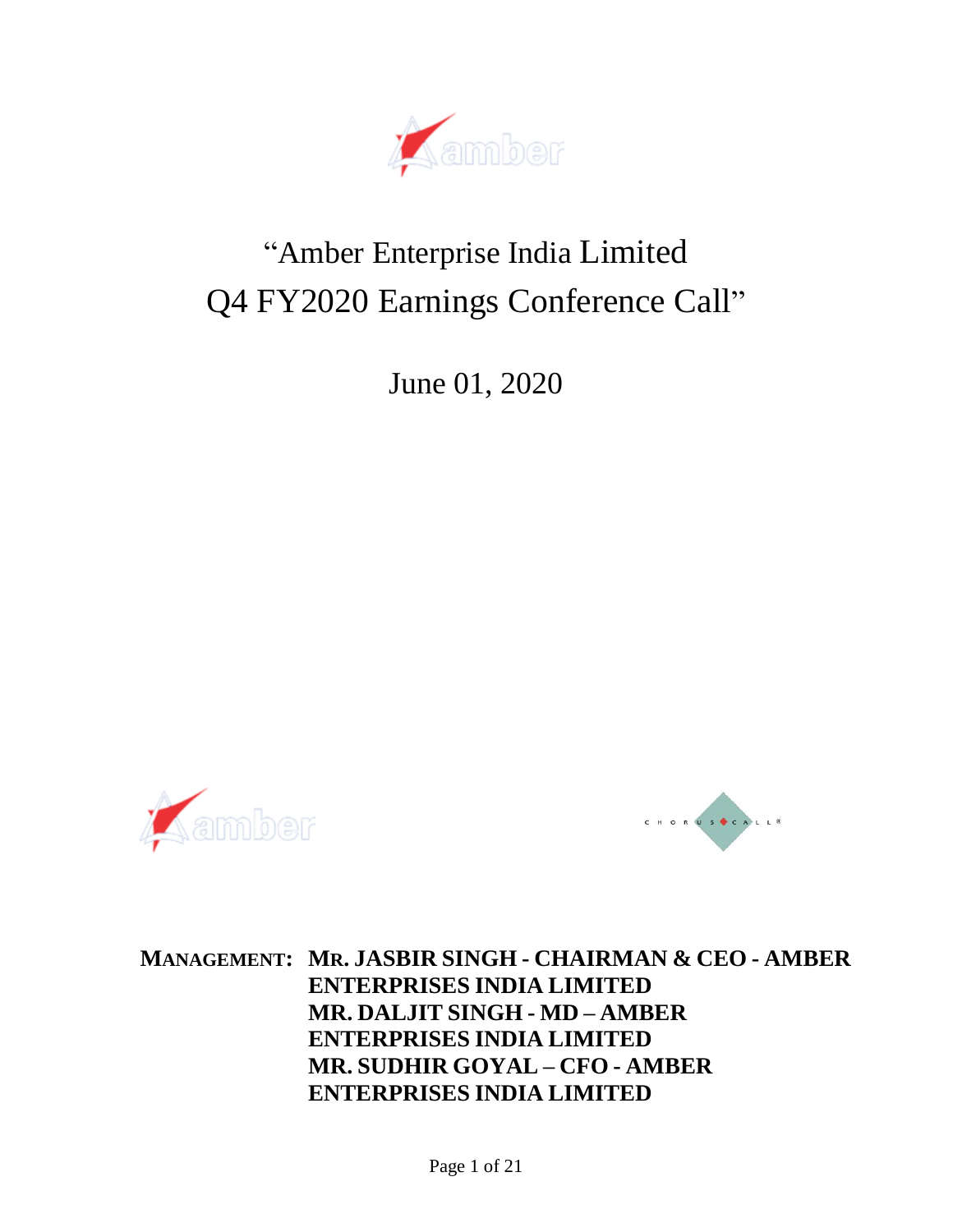

**Moderator**: Ladies and gentlemen, good day and welcome to the Amber Enterprises India Limited Q4 FY2020 Earnings Conference Call. This conference call may contain forward-looking statements about the company which are based on beliefs, opinions and expectation of the company as on date of this call. These statements are not guarantees of future performance and involve risks and uncertainties that are difficult to predict. As a reminder, all participant lines will be in the listen only mode and there will be an opportunity for you to ask questions after the presentation concludes. Should you need assistance during the conference call, please signal an operator by pressing "\*" then "0" on your touchtone phone. Please note that this conference is being recorded. I now hand the conference over to Mr. Jasbir Singh- Chairman & CEO of Amber Enterprises India Limited. Thank you and over to you Sir!

## **Jasbir Singh:** Hello and good morning everyone, first and foremost I hope you are all keeping safe and healthy. On the call I have with me Mr. Daljit Singh, Managing Director, Mr. Sudhir Goyal, CFO and Strategic Growth Advisors, our Investor Relation Advisors. We have uploaded our result presentation on the exchanges, and I hope everybody had an opportunity to go through the same.

#### **Let me begin with the impact of COVID-19 pandemic on the economy on broader front first:**

This is a very unusual and a very extraordinary time where no company, no government, no individual has ever seen a crisis of this magnitude and scale. The black swan event of COVID-19 has taken a huge toll on life, not just from medical point but also economically. The pandemic has paralyzed the economies compelling business to reevaluate their strategies. As far as our industry is concerned AC is a highly seasonal sale product with the March to May period in a calendar year accounting for approximately 35 to 40% of the sale. The industry did witness a slow down given the lockdown during the peak season, which also forced the brands to shut their manufacturing units. However, as we talk today almost all the consumer durable players have resumed partial or full operations.

We believe this is the category to be among the first one to see demand normalize over period of time. Now from a number point of view due to the lockdown situation in India, we were prohibited to manufacture the products for our customers towards the end of March, which continued till May 2020. In the start of May 2020, we partially resumed our operations which gradually increased over time after adhering to guidelines provided by the governing authorities.

**I will now speak on what we are doing to navigate through these challenging times:**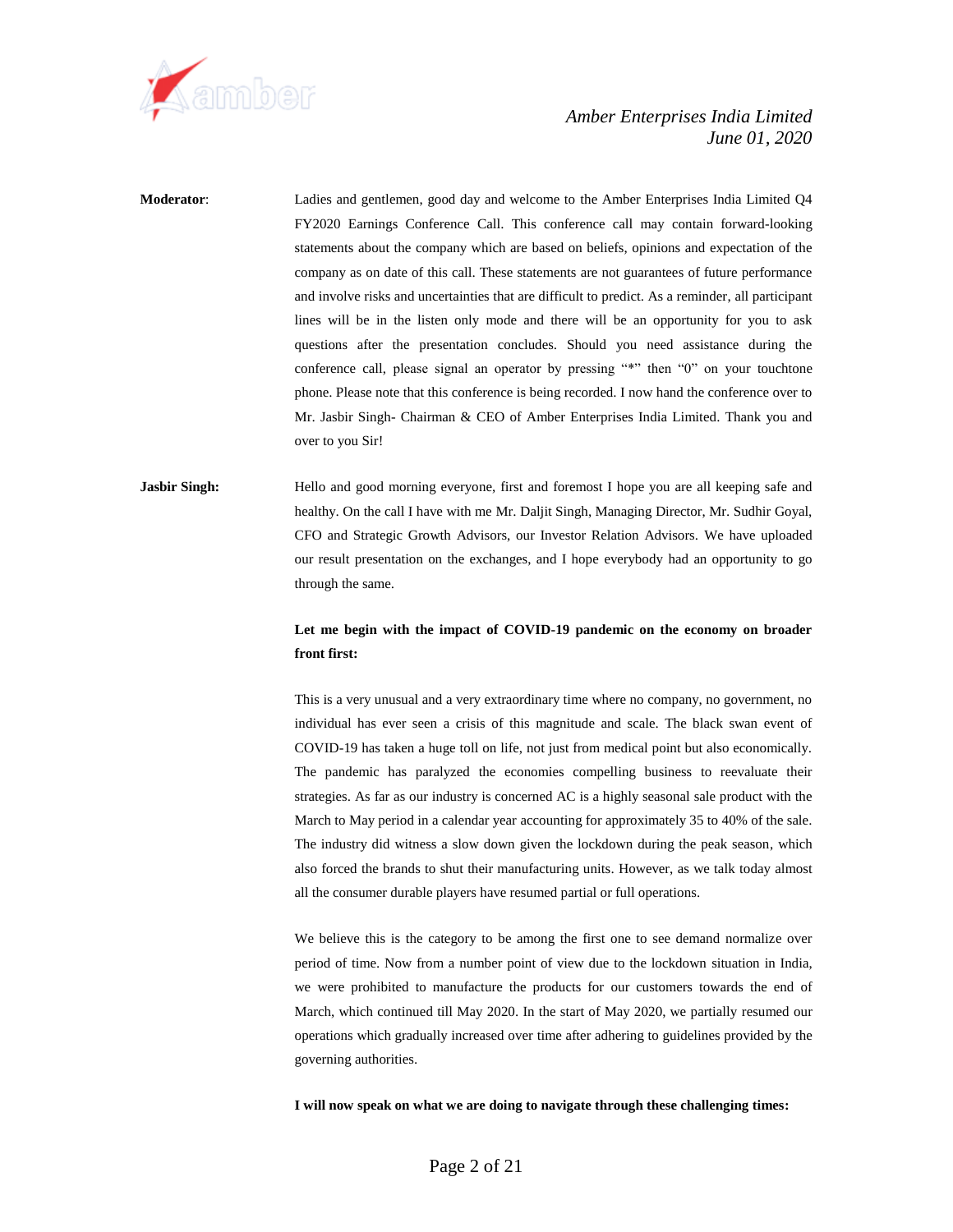

First during the lockdown, we have swiftly moved to work from home model. We also provided training to employees in multiple functions to enhance skills and improve productivity and extended our support to the workforce mentally and boosted their morale to fight this challenging time. Now after the ease in lockdown, we have restarted offices with limited workforce. While operating, we have ensured to follow all required measures to ensure safety and security of all our employees. As the lockdown has eased, our customers are meeting the pent-up demand from end customers. Since the lockdown was announced during end of March which also appears to be the peak season for us, the dealers had already stocked up inventory, which they are liquidating now. We are seeing signs of consumer demand revival, but yet it is early to comment on the overall demand scenario and how it will pan out. we have been able to meet our orders with sufficient raw materials in hand, also we do not foresee any impact on manufacturing operations on account of unavailability of raw materials going forward.

From a labor point of view, we are not facing any issues. Since 80% of the laborers are from nearby vicinity; however, we have curtailed the number of employees working at all the offices and manufacturing locations at a time in accordance with the guidelines issued by the governing authority. On the cost control measures, all the cost heads have been reviewed with the increased focus on improving productivity and rationalizing the costs, strict monitoring on the fixed cost has been implemented to improve operating efficiencies. As per our responsibility towards the nation, promoters have contributed Rs. 11 lakhs each to the Prime Minister's Relief Fund and our staff has contributed two day salary of April month 2020 as a support to fight this pandemic. Promoters will take 50% salary cuts for the next three months i.e. May, June and July and our staff has also contributed in terms of salary revisions to support the organization in this difficult time.

On the working capital side, our working capital days have improved from 54 days in FY2019 to 37 days in FY2020 due to improving collection efficiency, better inventory management and better trade terms with our suppliers. However, there may be impact on receivable cycle from customers going forward due to overall impact on liquidity position of the companies across the countries. Having said that we do not foresee any major risk of receivable given the high quality of customers and strong balance sheet of Amber to support operations. We are also in constant touch with our key vendors and working with them to mutually partner each other in such unprecedented times.

Now let me take you through the opportunities we foresee in coming years. One of the biggest points in this challenging environment is the acceleration of "**China plus one"** strategy. Many companies are showing the intent even strongly to reduce their dependency on China to develop an alternate and realizable source of supply. With humble pride, we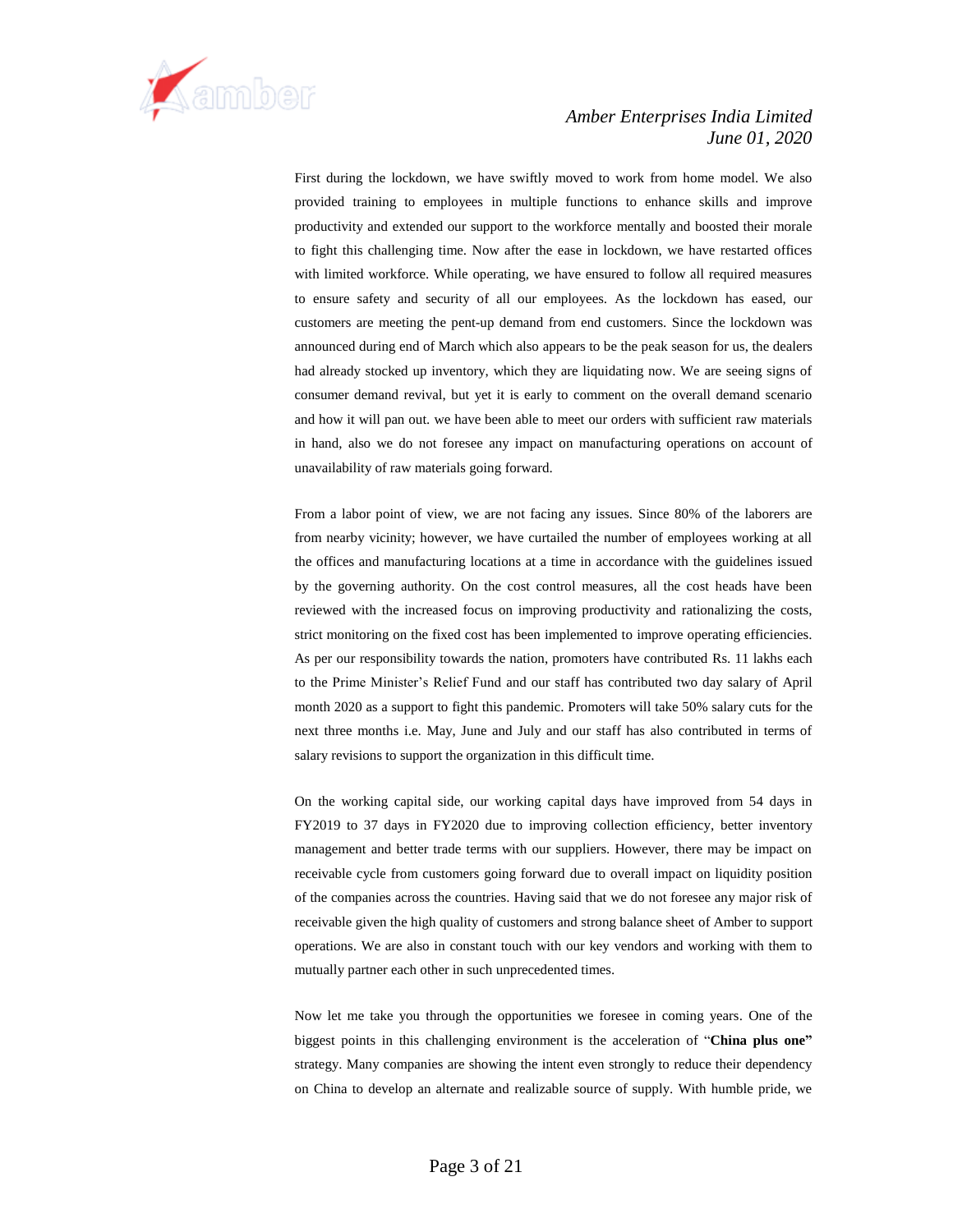

like to say that Amber will be their preferred choice of vendor, few brands who have been importing from China have approached us and now talking actively. Another opportunity we see is that various initiatives are taken by government under "Vocal for Local" and being Self-Reliant to boost the local manufacturing. We believe under this initiative the component industry ecosystem will be created to support domestic manufacturing and reduced dependence on imports for components and finished goods. Third, even when we say this, our customers are optimistic on the future outlook of the industry growth and longterm potential. We have continued our investments in R&D for new product developments and better energy efficient products expanding our products portfolio in commercial air conditioning space to leverage and increase our wallets share in existing customers as well as acquire new customers. We expect demand revival since we believe that customers cannot hold the purchases for this product over longer period of time.

Now I will take you through the impact on COVID-19 on Amber in near term. We believe there will be impact in revenue and profitability for quarter one FY2021 as our operations were shut since end of March 2020 and were gradually started in May 2020. The demand of our air conditioners in the retail and e-com markets have also been disrupted on account of COVID-19 and therefore demand from our customers have been impacted as well. Considering the fact that the situation is exceptional and is changing dynamically, the company is not in position to gauge with certainty the future impact on its operations. However, the company is confident about adapting to changing business environment and respond suitably to fulfill the needs of its customer. Our strong business model spread across multiple customers and increased penetration in the HVAC industry is expected to withstand the weak demand outlook in short term.

I will now take you through the consolidated financial numbers. Our revenues for Q4 FY2020 grew by 10% from Rs.1196 Crores to Rs.1315 Crores. Growth from subsidiaries have been significantly up as compared to last year with better margins. FY2020 revenue stood at Rs.3963 Crores as compared to Rs.2752 Crores in FY2020, a growth of 44%. Our revenues from room air conditioners have increased by 39% and components and mobility applications business have increased 52% for FY2020. Components and mobile application business now contributes 39% of our overall revenues as compared to 37% of FY2019. Our volumes for Q4 FY2020 stood at 1 million units, FY2020 volumes were 30.28 lakhs as compared to 21.16 lakhs in FY2019, a growth of 43% Y-O-Y basis. We are happy to report that we have clogged in a volume of 3 million plus units for FY2020. Operating EBITDA for Q4 FY2020 stood at Rs.119 Crores as compared to Rs.108 Crores in Q4 FY2019 up by 10%. Operating EBITDA for FY2020 stood at Rs.326 Crores as compared to Rs.213 Crores in FY2019 up by 53%. Operating EBITDA margin for FY2020 stood at 8.2% an increase of 50 bps on Y-O-Y basis. PAT for the quarter stood at Rs.63 Crores. PAT for FY2020 stood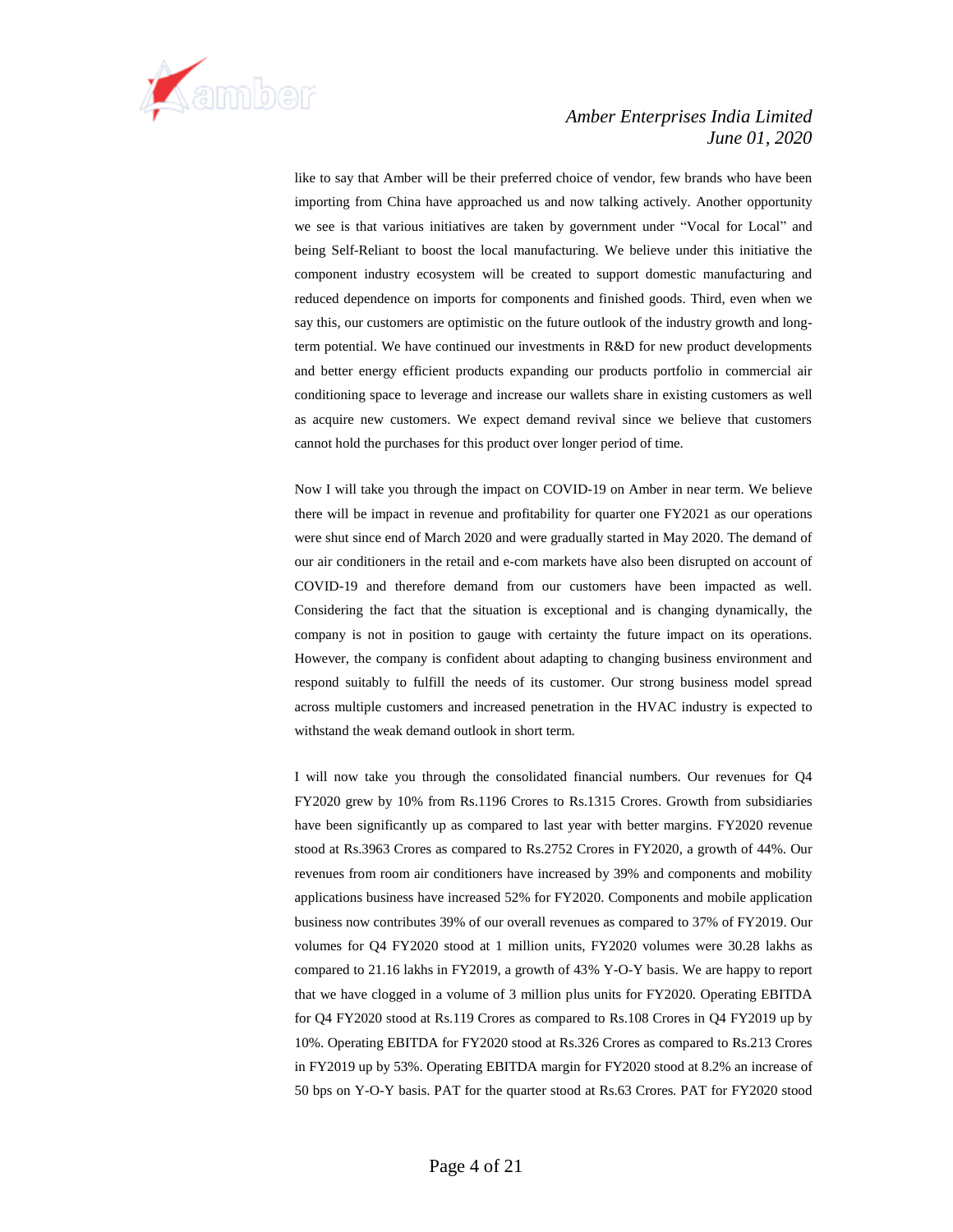

at Rs.164 Crores as compared to Rs.95 Crores in FY2019 up by 73%. FY2020 PAT margins stood at 4.1% an increase of 70 bps as compared to last year. We have not taken benefits of lower tax rates since we have accumulated MAT credit in our books for standalone entity Amber and IL Jin however, lower tax benefits have been availed for the other subsidiaries. We have however restated the deferred tax liability as per the new revised tax rate, which has a positive impact on our Q4 and FY2020 PAT. Our net debt on consolidated basis on March 31, 2020 stood at Rs. 246 Crores. With prudent capital management policy, we have been able to bring down our working capital days from 54 days in FY2019 to 37 days in FY2020. Our return on capital employed are on an improving trajectory, ROCE for FY2020 stood at 18.5% as against 14.5% in FY2019. ROE for FY2020 stood at 15.1% as against 10% in FY2019.

Now coming to subsidiaries update, our mobility business segment has not been sharply impacted with COVID-19 pandemic, strong order book and due to the tender based business, we do not foresee any loss of revenue in this segment, might be there will be some spillover in the revenues. FY2020 revenues for Sidwal which were consolidated in Amber for 11 months as it got consolidated on May 2, 2020 stood at Rs.226 Crores and EBITDA stood at Rs.63 Crores, Q4 FY2020 revenue for Sidwal was 65 Crores. With healthy order book in hand an increasing metros and air conditioning coaches being manufactured we are confident on the growth outlook for Sidwal going forward. Revenues for PICL stood at Rs.185 Crores for FY2020 and Rs.57 Crores for Q4 FY2020. Increased demand for locally manufactured components, product basket addition and customer addition has increased the share of business among customers. EBITDA for PICL stood at Rs.11 Crores with EBITDA margins of 6%. Revenue for IL Jin stood at Rs.325 Crores in FY2020 and Ever revenue stood at Rs.297 Crores in FY2020 with an EBITDA margin of 5.6% and 3.4% respectively for FY2020. Q4 FY2020 revenue for IL Jin stood at 92 Crores and Ever stood at 83 Crores. With increasing efficiency and addition of new customers, we envisage an increase of margins in Ever going forward. As the market is moving rapidly towards inverter AC's, we are confident of growing our revenue share from IL Jin and Ever going forward. Our constant endeavor would be to increase penetration and increase our wallet share in the existing customers, continuously add new customers and enhance our products with new technologies by focusing on R&D. With this I open the floor for discussion.

**Moderator:** Thank you very much. We will now begin with the question and answer session. The first question is from the line of Aditya Bhartia from Investec. Please go ahead.

**Aditya Bhartia:** Hi, good morning Sir. Thanks for the detailed presentation, that was really useful. My first question is on the import substitution opportunity for IDU. Just want to understand how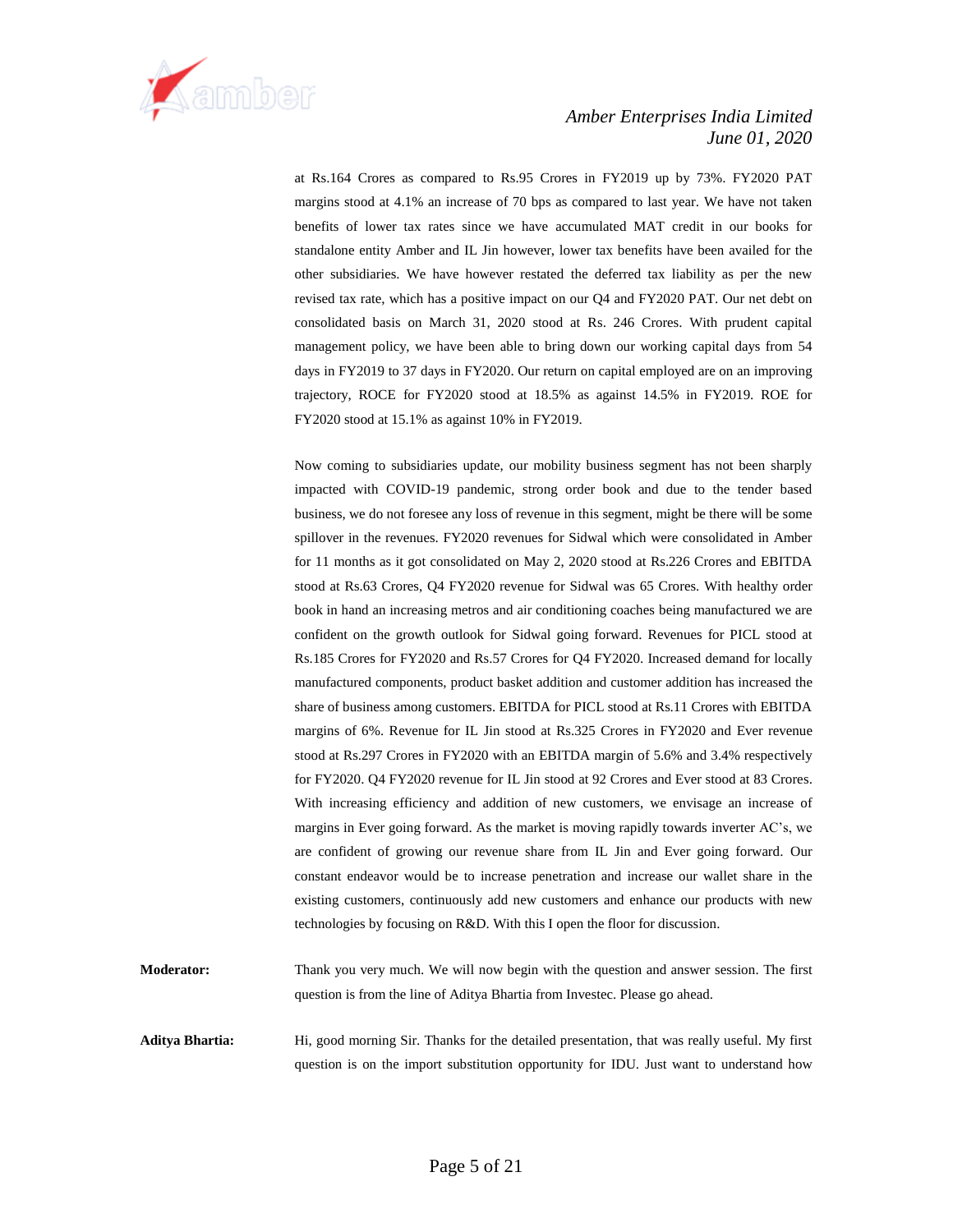

much has it already played out and what proportion of IDUs would currently getting imported?

Jasbir Singh: . I will take you little bit about a year back when 2019 budget was announced. Government increased the custom duty on IDUs from 10 to 20%. So partial shift happened because of that and now because of this COVID-19 situation, the remaining IDUs, we are likely seeing that a lot of customers have started talking again who still continued to import despite of custom duty increase. So that is one shift which we are envisaging that will come in near term from the import side. On the volume side, how many are getting imported, We do not have the exact breakup of how much IDUs are getting imported but on a value terms as per our estimates, 28% of air conditioners still continue to get imported. So, there has been lot of deliberations by government and especially after the Atmanirbhar scheme of being selfreliant India, there are a lot of meetings happening at a government level which we expect that there will be some policy interventions from government side to curb imports. But however right now it is only deliberations, which are happening, so it may take some time for coming into action but we are looking in to that. But given that now companies like us, we are gaining scale as economy of scales is coming. Our capability of being competitive in some models which we were not earlier is also increasing. So that we are expecting at least whatever is getting imported right now in IDUs in a rough manner if I would say at least about close to 2 million IDUs will be still, this is a very rough number, still need to get through research, but around in that range should be imported which can come to India.

- **Aditya Bhartia:** Understood. Sir when you say 28% of AC are getting imported, this includes the value of component and compressors as well?
- **Jasbir Singh:** No. Compressors and components are separate because this is exactly finished goods which are being imported. So, components like compressors, some models of motors, some inverter PCB broads, the copper, aluminium, cross flow fans and the valves, they are continuing to get imported.

**Moderator:** Thank you. The next question is from the line of Bhalchandra Shinde from Max Life Insurance. Please go ahead.

- **Bhalchandra Shinde:** Sir I would like to know as per the channel check inventory levels have relatively been higher in Room AC segment, so how our production will get affected or how we see over next one year because now our base will be relatively also slightly higher than earlier. So how we see the growth prospects?
- **Jasbir Singh:** So, you see as far as post pandemic COVID-19 situation is concerned, we are all living in realm of speculation in these days. There are various theories which we are listening about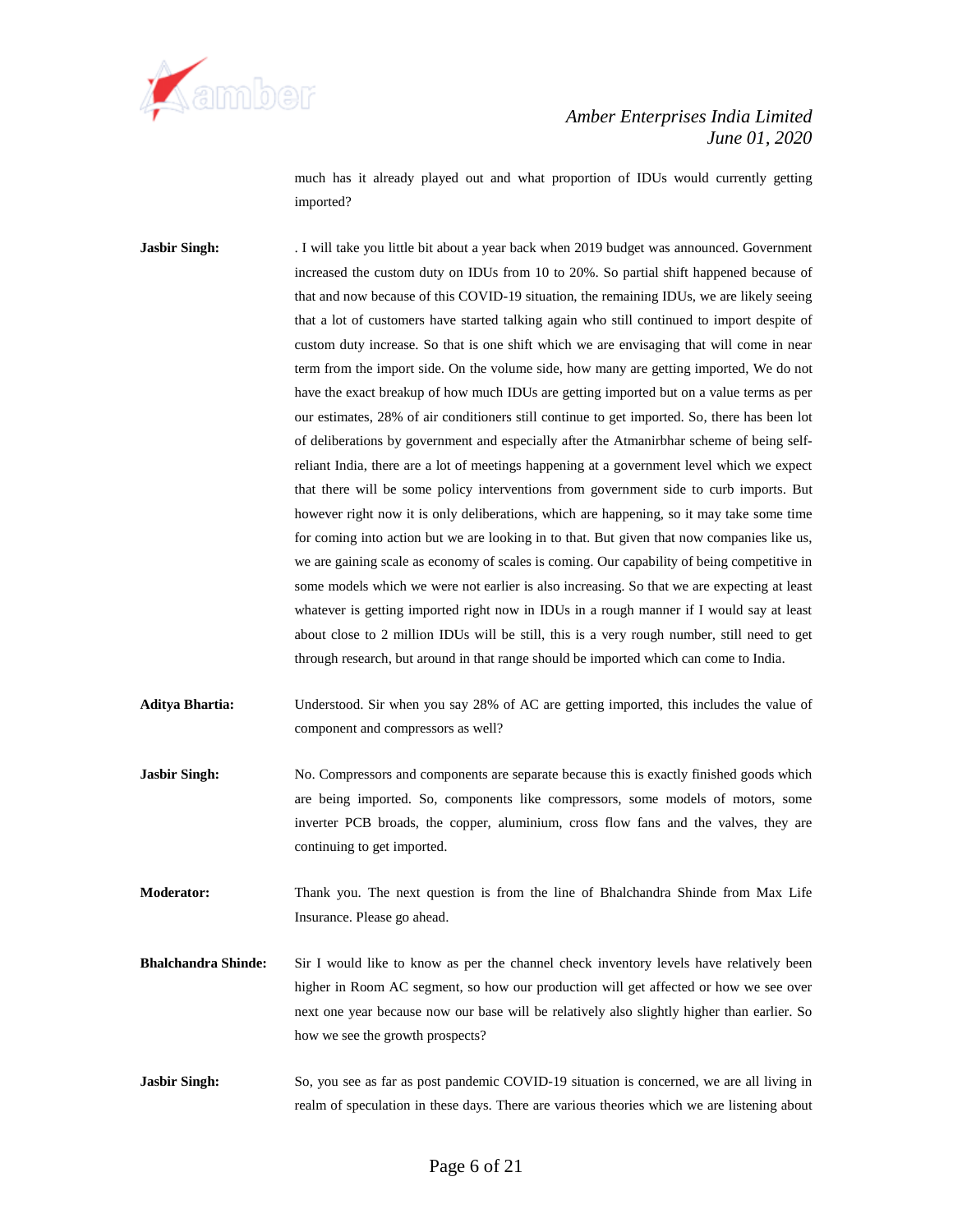

V shape recovery, U shape recovery, or even likely swoosh type recovery, but my personal opinion is that this is one of the products which is kind of essentials though government has not declared it as essential, but it is kind of essential product now. You cannot stay without air conditioners even while working from home, you need air conditioners. Just in recent case when partial lockdown in the green zones were opened and air conditioners showrooms were allowed to be operated, we are seeing a very strong demand in the air conditioner segment. In April itself there are very good numbers which are coming in and in North India especially there have been some pockets where dealers have reported that their complete inventory has been sold off. So there are two types of inventories remaining when the lockdown was announced. First part is at the dealers end and second is at the company's end and third one is with companies like us. So we generally do not keep finished goods inventories more than of 24 hours. So on the finished good side, we do not have inventories. We have inventories in the raw material form of basic copper and aluminium and compressor side. Now with heat wave going on, I believe that the inventories of dealers should be liquidated in next 15 to 20 days' time and then partial liquidity of inventory lying in the warehouses will also start liquidating. So in such a dynamic state of economy today, it is very difficult to give you any number but my personal opinion is that maybe from like we are seeing some demand has started coming in our factories, we have started supplying on a small volume but it has started. So I think maybe in next four to five weeks, we should see that demand will start, the inventories will be liquidated to the levels at which they were used to be earlier and then the demand will start coming.

- **Bhalchandra Shinde:** Okay. Great Sir and on the component side, how we see growth prospects because their again we are adding more and more customers. So probably we may be able to grow in a much faster phase because there will be a likely import substitution kind of scenario also happening?
- **Jasbir Singh:** See this is the uniqueness of Amber's buffet of products offering. We have components and finished goods and within components we have not only one component, we have number of critical components with us. So in components space, we are very optimistic because post COVID-19 situation, due to China plus one strategy as well as Atmanirbhar scheme of government, there is lot of positive wave which has started for Make in India programs even for the domestic companies, which were earlier importing. So we foresee that not in the short term because these are reliability components if somebody has to shift its vendor base, they have to start the process of reliability, but in the medium term component manufacturing will be definitely a very big opportunity for Amber and I would like to highlight one more point that we have already started exporting our motors to USA and we have seen a lot of positive RFQs coming in and lot of demand is there for motors and PCBs and heat exchanges as well as for finished goods. So, the customers, which we were just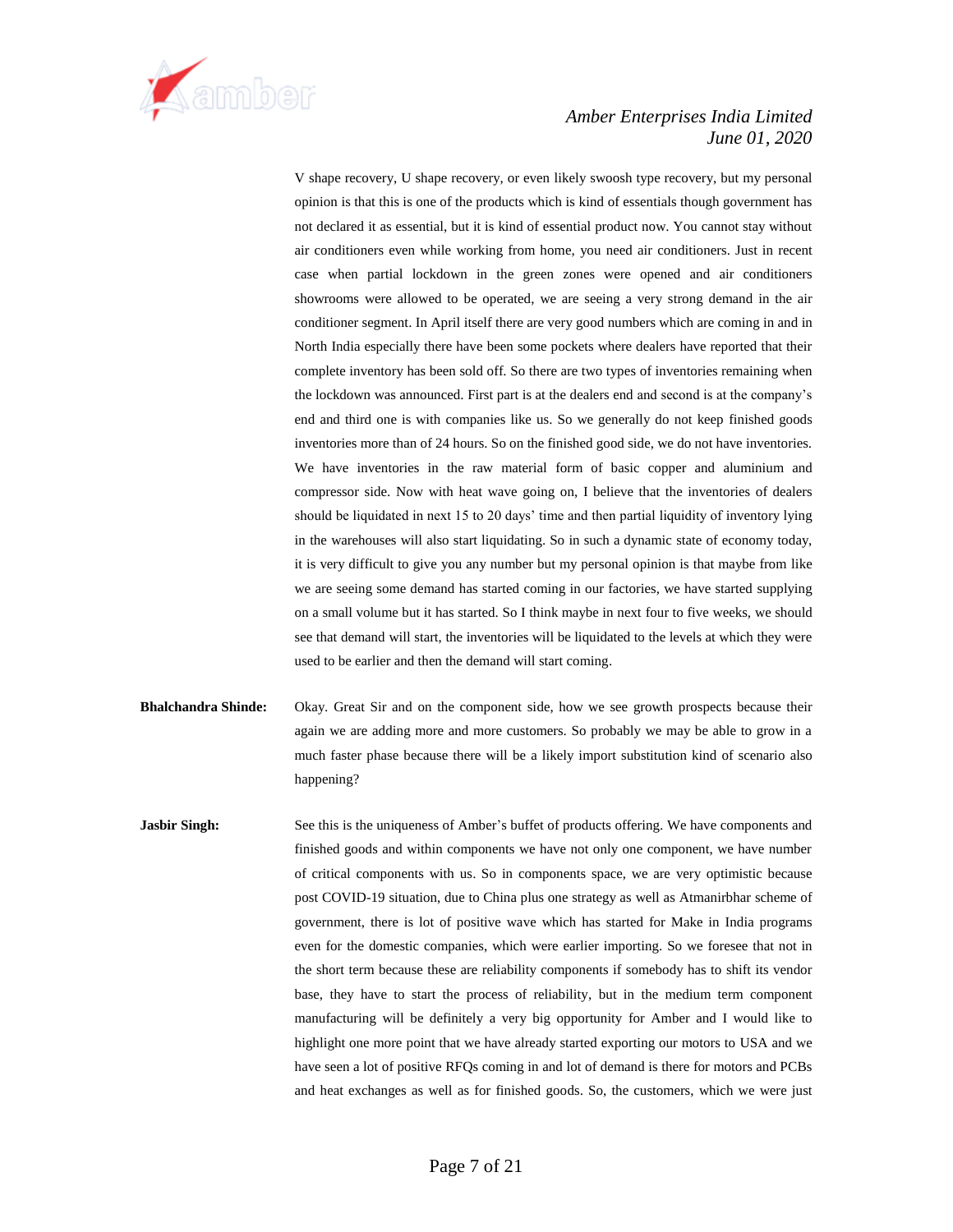

talking from last two years, have now started actively responding to our communications and they are also willing to explore this opportunity during COVID-19 situation and China plus one strategy. So, in component space, yes definitely we are very optimistic.

**Moderator:** Thank you. The next question is from the line of Bhoomika Nair from IDFC Securities. Please go ahead.

- **Bhoomika Nair:** Good morning Sir and congratulation for a good set of numbers in these challenging environments. Sir wanted to just delve a little deeper into this component ecosystem that you spoke about where there is still a lot of components being imported apart from compressors. So how easy or what kind of scale is required that can expand this ecosystem and my second question would be on the commercial refrigeration space that you spoke about when are we in entering into the space and how quickly can it ramp up?
- **Jasbir Singh:** Sure, so Bhoomika on the component eco-system, Value-add in India is very little right now and that is what government wants to intervene with the correct policy measures, and force the industry or maybe provide a push to the industry so that the import starts coming down and manufacturing in India starts ramping up. I will just give you an example of automobile industry in 1999 or 2000, their value add in India was only 25%. But then gradually government and the buyers and sellers all put together, they moved hand in hand and today about 95% of automobile whether it is four wheeler or two wheelers is manufactured in India including the engines and the critical parts so that wave has started in our industry and Amber is very rightly placed industry because we already had critical components and experience in that and a strong R&D behind it. So, with the move of Make in India strategy, motors, inverter PCB broads, then heat exchangers and this other things like compressors and cross flow fans and valves, they will gradually start manufacturing in India. As far as your question goes that how easy it is for somebody to shift. Now these are reliability components where some functionality, the final product performance is dependent on the functionality of these components. So, companies who will shift their vendor base to India, they will definitely go through the reliability cycle, which in some cases it takes about six months and in cases of inverter PCB broads, it takes about a year time or maybe sometime more. So, once that is crossed, the milestone is crossed, then definitely the traction of production and supplies will start. This is about the component ecosystem. On the commercial refrigeration space we have developed our models of commercial air conditioners, not refrigeration actually into ductable range from 7.5 ton to 8.5 ton, 11 ton to 12.5 ton so those that range is ready because of COVID-19 situation, we were not able to start the production, but we are expecting to start the production of commercial air conditioners in small volumes in the month of June end or maybe first week of July.

**Bhoomika Nair:** And how large is this opportunity for us?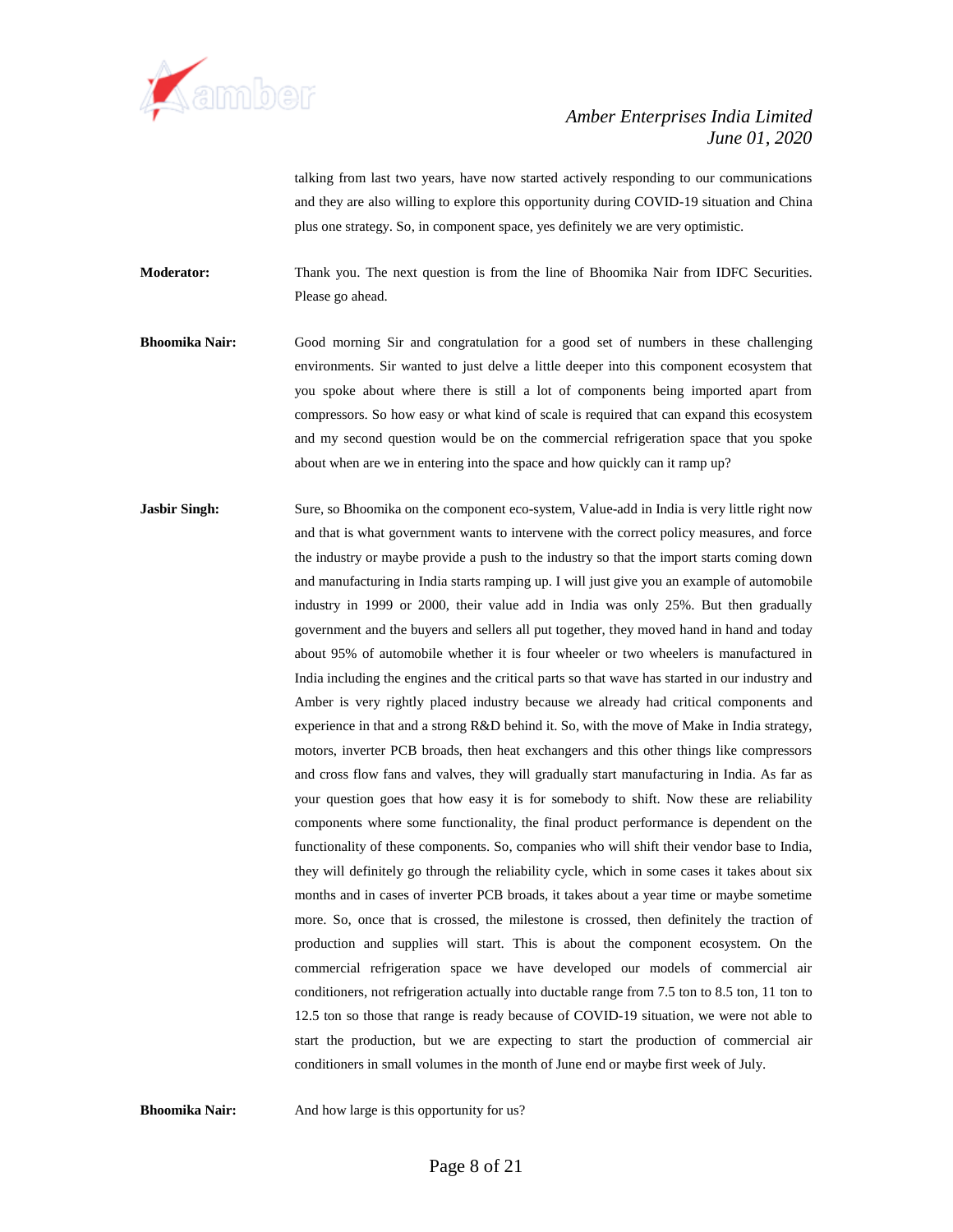

| <b>Jasbir Singh:</b> | See ductable air conditioners, this will be the first time that industry will be going for<br>outsourcing model. Generally, this was manufactured inhouse by the brands. So now<br>because they have tasted good results in outsourcing in room air conditioners because of<br>asset light strategies and other positive things, so they are now. So, I think in first year, I do<br>not see that this is a very big number which we can see, but on a long term basis, it is a very<br>big opportunity for us. So today if I see of commercial air conditioner space in total value<br>terms if actually AC industry is close to about 48,000 Crores industry, out of which room<br>air condition is only 18,000 Crores industry. So remaining is the commercial piece, so we<br>are now graduating with acquisition of Sidwal, we actually expanded our product portfolio<br>in the mobility application and this part is missing which is the bigger part of the pie of AC,<br>now we are gradually into this, so it is a big opportunity going forward.                                                |
|----------------------|------------------------------------------------------------------------------------------------------------------------------------------------------------------------------------------------------------------------------------------------------------------------------------------------------------------------------------------------------------------------------------------------------------------------------------------------------------------------------------------------------------------------------------------------------------------------------------------------------------------------------------------------------------------------------------------------------------------------------------------------------------------------------------------------------------------------------------------------------------------------------------------------------------------------------------------------------------------------------------------------------------------------------------------------------------------------------------------------------------|
| <b>Moderator:</b>    | Thank you. The next question is from the line of Manoj Gori from Equirus Securities.<br>Please go ahead.                                                                                                                                                                                                                                                                                                                                                                                                                                                                                                                                                                                                                                                                                                                                                                                                                                                                                                                                                                                                   |
| Manoj Gori:          | Thanks for the opportunity. Sir couple of questions, if you look at subsidiary performances,<br>the sales have increased significantly even on sequential basis, however gross margins and<br>EBITDA margins had declined on sequential basis. Can you throw some light over there?                                                                                                                                                                                                                                                                                                                                                                                                                                                                                                                                                                                                                                                                                                                                                                                                                        |
| <b>Jasbir Singh:</b> | See gross margins sales actually if you see I will take you through subsidiary to subsidiary<br>wise. In Sidwal, there has been both increase in gross margins as well as EBITDA margins,<br>PAT margins and the sales volume. In PICL, if you see there is a big jump revenue as well<br>as the EBITDA percentages and also the gross margins. In IL Jin and Ever, yes you are<br>right, the sales have not got increased because we gave away some low margin businesses<br>and we changed our strategy for the high margin businesses with the right product mix in<br>that. So, sales were not increased, but the EBITDA percentages are getting increased on<br>year-on-year basis. When we acquired these companies two years back, the total<br>consolidated EBITDA was only 14 Crores with the same sales which they are doing today<br>but the EBITDA has now increased in the same sales close to about 11 Crores plus 16<br>Crores, so about 26-27 Crores. So, 14 has gone, to 27 crs, so there is a big jump in the<br>EBITDA just because of right product mix and the gross margin increase. |
| Manoj Gori:          | I was just referring to Q-o-Q performance. So if you look at sequentially on a quarter on<br>quarter basis, our subsidiaries have grown roughly around 20% plus, and if you look at the<br>gross margins from roughly around 23%, and EBITDA margin from 12% plus to 9.6% if I<br>am not wrong?                                                                                                                                                                                                                                                                                                                                                                                                                                                                                                                                                                                                                                                                                                                                                                                                            |
| <b>Jasbir Singh:</b> | So that keeps on changing, over a period of year, product mix keeps on changing like in<br>railways, there are components with 50% gross margins and there are products which have<br>25% gross margin. That is all depending on the delivery. So, it will vary from quarter to                                                                                                                                                                                                                                                                                                                                                                                                                                                                                                                                                                                                                                                                                                                                                                                                                            |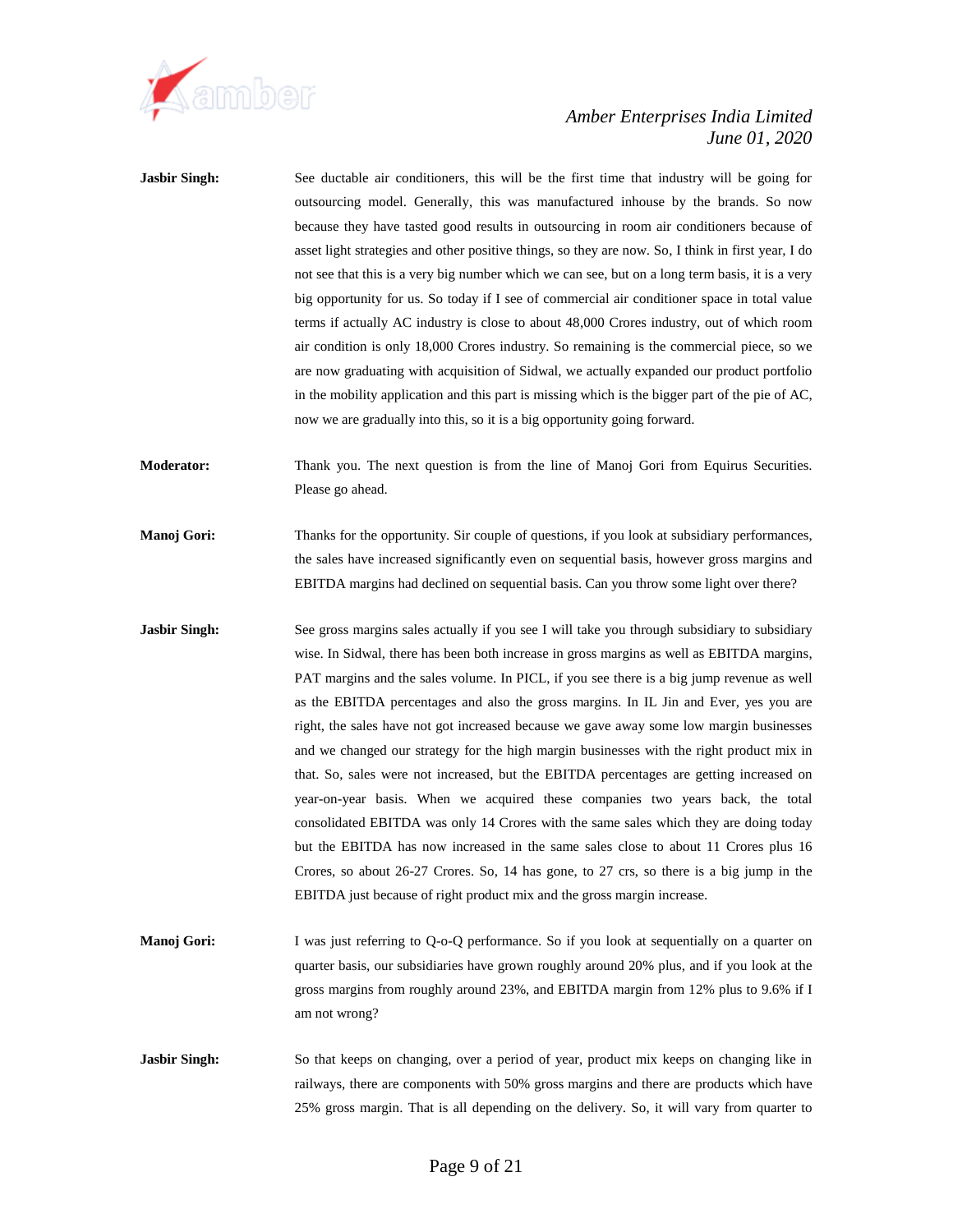

quarter because in some like in metro air conditioners, there was a tender which was supposed to be there, which got postponed to next quarter. So those kinds of things will definitely happen, but you need to see a complete holistic yearly performance. Quarterly because of product mix, this will keep on changing because I think you are seeing from a percentage point of view.

**Manoj Gori:** Right. Understood and Sir Sidwal should be a normal year for us? Are we expecting any disruption for Sidwal as well for FY2021?

**Jasbir Singh:** No. In fact Sidwal is standing very strong despite of zero sales in April, we are still looking for delivering at least 15% to 20% growth in Sidwal, in case we do not get hit by second wave of pandemic.

**Moderator:** Thank you. The next question is from the line of Abhishek Ghosh from DSP Mutual Fund. Please go ahead.

**Abhishek Ghosh:** Hi Sir. Thanks for the opportunity. Sir just couple of questions other expenses in the current quarter seems to have moved up sharply and you also mentioned that there is a forex element in it. So, what is that element, if we can understand and is it because of that or is something else sitting there?

**Jasbir Singh:** Sudhir, can you please answer this question.

**Sudhir Goyal:** Yes, so in the current financials rather in the last quarter, the foreign exchange impact is around 16 Crores on the reinstatement of foreign currency denominated liabilities and the same is passed to the customer in the coming quarters. So that is our business model.

Abhishek Ghosh: So that is the predominant part of increase in 16 odd Crores?

**Sudhir Goyal:** Yes.

**Abhishek Ghosh:** Okay and just one more thing, in the current year if you look at your cash flow statement while you have generated good amount of operating cash flow, but that is really not flowed down to any free cash generation because of the acquisition, because of the capex and that has also resulted in getting largely there, so how should we look at your free cash generation and the capex element going forward in the next one or two years?

**Sudhir Goyal:** See currently our free cash flow as we talk about the PAT plus depreciation is around 102 Crores and it is after the capex which we have done in the current financial year. So otherwise operating cash flow generation is around 234 Crores. Going forward since it is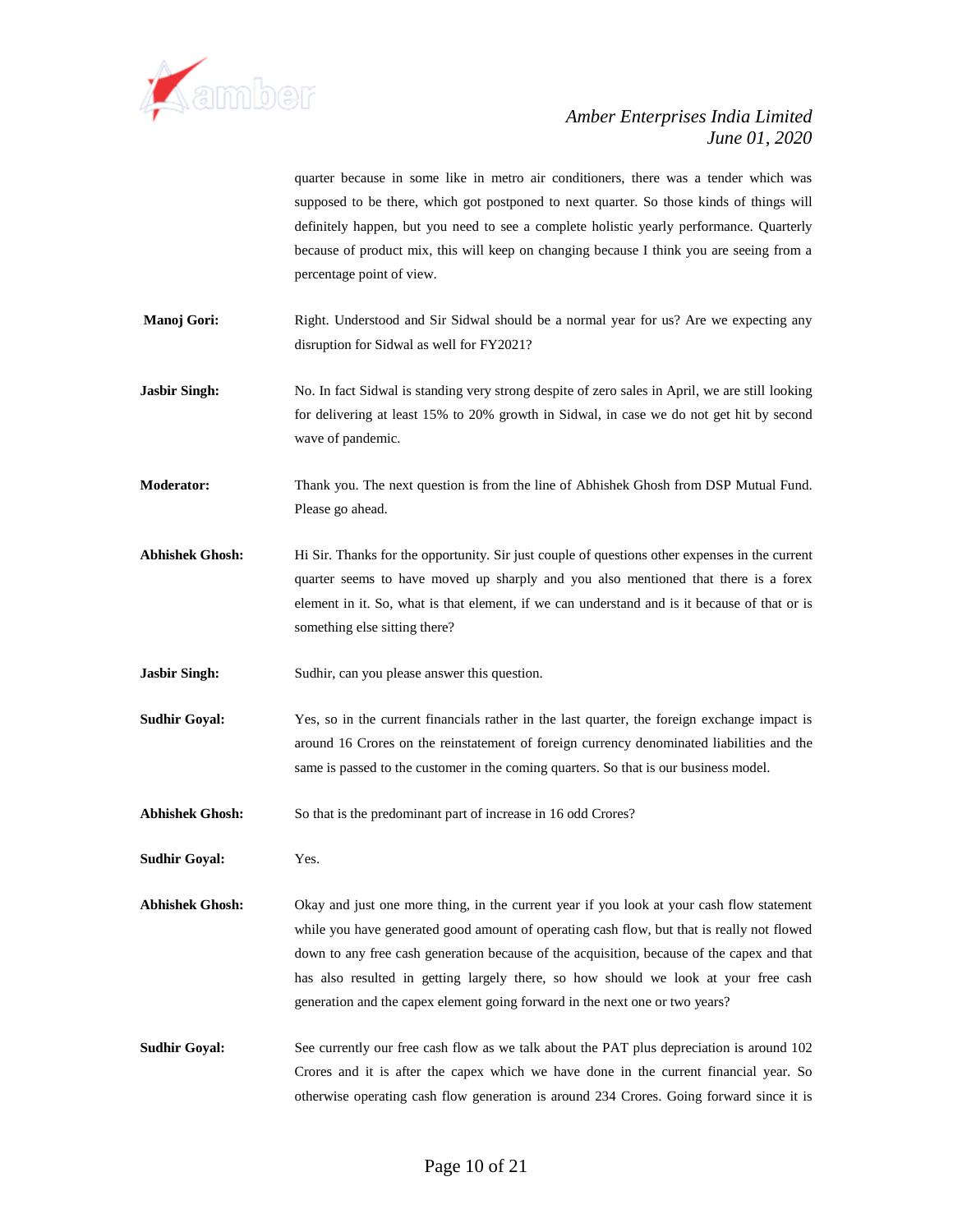

too early to say how this current situation will pan out in future, it is difficult to say how the current year we will perform. So, we need to wait a little bit so that we can come up with the new updates on the business side. Last year has been a good year for us where we demonstrated a good free cash flow and if you see into our debt position which was there and now in first nine months we had about 325 crs of net debt which has come down to 246 Crores, so that is big reduction there.

- **Abhishek Ghosh:** Sure. And just last one from my side, in this current scenario, the imports that you were seeing from China, how has the pricing been post crisis, because China also must be seeing lot of demand erosion for their exports so they must be trying to push lot of supplies into India. Had they cut a lot of amount of pricing, have they become lot competitive vis-a-vis your cost of production or the delivered cost here?
- **Jasbir Singh:** So right now, everybody is sitting with the inventory. So nobody is buying from China, so everybody is prioritizing that their inventory should get liquidated and then they will start buying but looking into the COVID situation, whoever was importing, they had cut down their orders from China and in case China come to a low pricing kind of a thing then there are clauses in the custom duties act, which will be enabled to safeguard the Indian industry. I am looking into the current situation in fact companies have actually started looking very seriously towards outsourcing model because they have seen and especially coming to India after this whole COVID-19 situation because the importers are facing more blunt due to they were importing and as the pandemic hit they have complete inventories lying up at the ports and there are inventories, but whereas the company which are buying from India, they are sitting on the linear inventories so that is the what is actually shifting their behavior towards Make in India, and buying from India.
- **Moderator:** Thank you. The next question is from the line of Naval Seth from Emkay Global. Please go ahead.
- **Naval Seth:** Good morning Sir. I have two questions. One if you can give some numbers or say revenue loss because of lockdown in the last 10 to 15 days of March and second question as you stated that inventory liquidation at secondary level has started at accelerated phase. So, is it fair to assume that we would be close to last year's number in 2Q or that would also be substantially lower because of gradual ramp up in production and demand scenario?
- **Jasbir Singh:** Okay, So on the inventory side Naval, basically I think that it all depends on how June month's sales goes on in the market. If I continue to look at the last 10 days sales it has been very, very good demand in the market and in case the same run rate will go on, then yes what you are saying is right that quarter two would be a normal quarter but in case it slows down because of like we are seeing that lot of states are making a U turn as far as the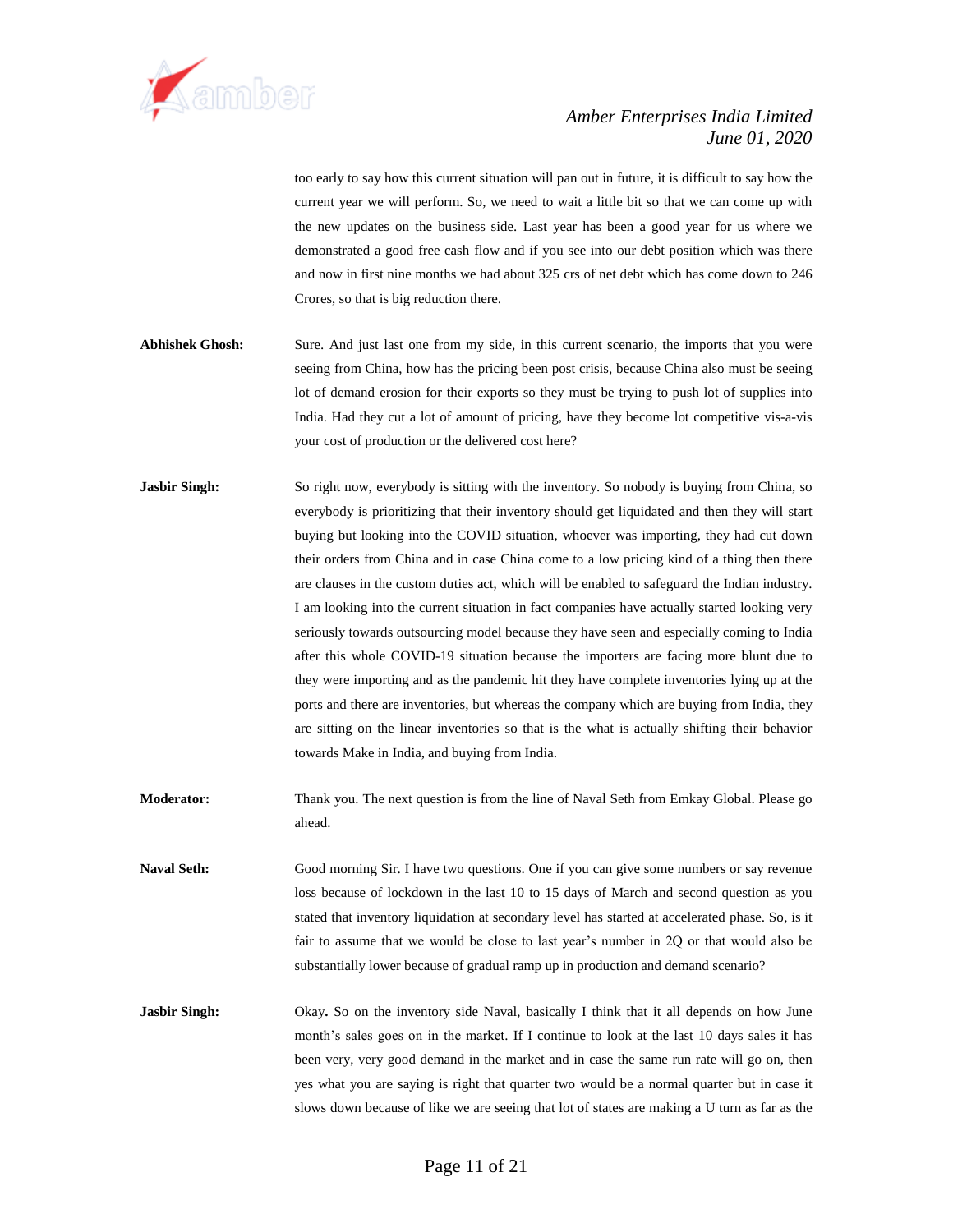

decisions of lockdown are concerned and there are sometime, they are making it more stringent in some of the states. So, it will all depend on how the June's sale will go on. In case June sales does not go that well as we are speaking at the current run rate, then definitely there will be some spillover of lack of demand in quarter two also. What was second question you asked? You asked about the delta…

**Naval Seth:** Volume loss that would have had because of lockdown?

- **Jasbir Singh:** So, we were at a run rate of close to about 18 to 19 Crores on daily basis when the lockdown happened. So we have lost about 150 to 160 Crores worth of sales, which would have generated at least 20 Crores more EBITDA and a good amount of PAT has been lost because of that and this is the reason why you would be saying because in anticipation of the good demand, the fixed cost and variable expenses are increased to meet the demand and that was the position when the lockdown happened. So, we lost our profitability also because of the last 10 days.
- Naval Seth: Okay and lastly Sir ETR for FY2021, any guidance on that?
- **Jasbir Singh:** Sorry say that again Naval?
- **Naval Seth:** Effective tax rate for 2021 Sir?
- **Sudhir Goyal:** So effective tax rate for current financial year will be the same for Amber Enterprises is around 35% as the last year because we have still good amount of MAT credit available with us and all the other entities will be shifting to a new tax regime of 22% plus surcharges.
- **Moderator:** Thank you. The next question is from the line of Ankur Sharma from HDFC Life. Please go ahead.
- **Ankur Sharma:** Hi Sir. Good morning. Just two questions. One on the room AC side, what I want to understand is that since the lockdown started from the mid of March and there was very little or no sales all the way till end April, early May, as you all know lot of inventory piled up and the numbers flooding around are anywhere in the region of 2 to 2.5 million units. So if one, you would help us understand in your view what would that number be and second, I am just wondering even if let say June sales to happen at the current phase, would that be enough to actually, because now the rains have started going into June and July. So, I am wondering when do you really start seeing primary happened both from the brands and then also from your side. If you could just help us there?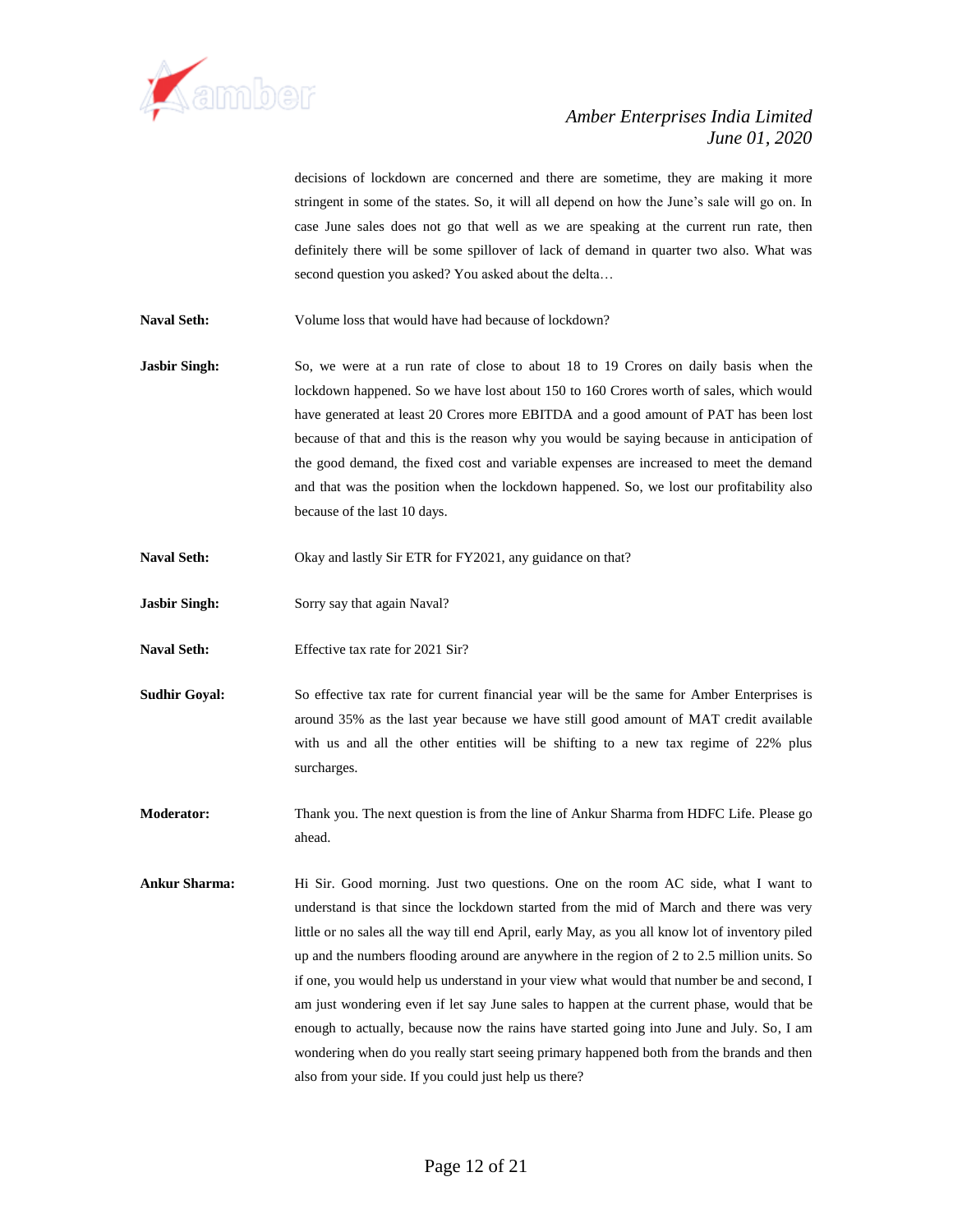

**Jasbir Singh:** So as far as the primary is concerned, the partial lockdown was made effective from mid of May and especially in the green zones where the showrooms started. They took about 10 days' time to liquidate inventory and most of the brands have started primary sales. The secondary, especially in Delhi and NCR region and in UP areas, Agra and we are hearing lot of dealers who have started buying from the company. So primary sales have started happening. In the month of May, the latest data, I do not know exactly yesterday's data but already about 4.5 to 5 lakh air conditioners have been sold in the last 15 days. So because of the heat wave going on, as I told you that this is a sort of essential item which is not categorized in essential category but especially in working from home also you needed and from offices also, so you are right that close to about in the range of, there are various reports which are saying that the monthly total held up in the range because of the lockdown happened to be about 2 to 2.5 million that is the current run rate, normally the trades who to carry your inventory of about 1.5 million, out of which 0.4 to 0.5 million lakhs used to be with the dealers and remaining used to be in the warehouses of the company that was the normal size. So, if we see a good kind of run rate basis, the current run rate that what it is going, this inventory will be coming to a normal rate in next just three to four weeks.

**Ankur Sharma:** Okay and that is very helpful. So therefore the answer of the previous question that you would expect that going into Q2 even your sales will start normalizing. So that makes sense.

**Jasbir Singh:** But that is all subject to how the sales happen in June.

**Ankur Sharma:** Okay but do you really think even in the southern parts of the country, this would sustain because we are all hearing of the heat wave in the northern part especially in the …

**Jasbir Singh:** See in monsoon area once you get one air conditioner in your home, in monsoons you would need it more because the temperatures are humid, and in fact the southern part of India, the sales continue for at least 9 to 10 months. So we are expecting that yes it will go down, it will not be at the same pace at what it is in north India, but sales will continue.

**Moderator:** Thank you. The next question is from the line of Bhavin Vithlani from SBI Mutual Fund. Please go ahead.

**Bhavin Vithlani:** Thank you for the opportunity. So first data related question, in your presentation you mentioned 2,400 Crores revenue from RAC and components revenue of 577 in standalone, it will be helpful if you actually give some volume related information and what was your market share in the fiscal year 2020, for complete air conditioner and if you take the components into consideration, what would be your total market share?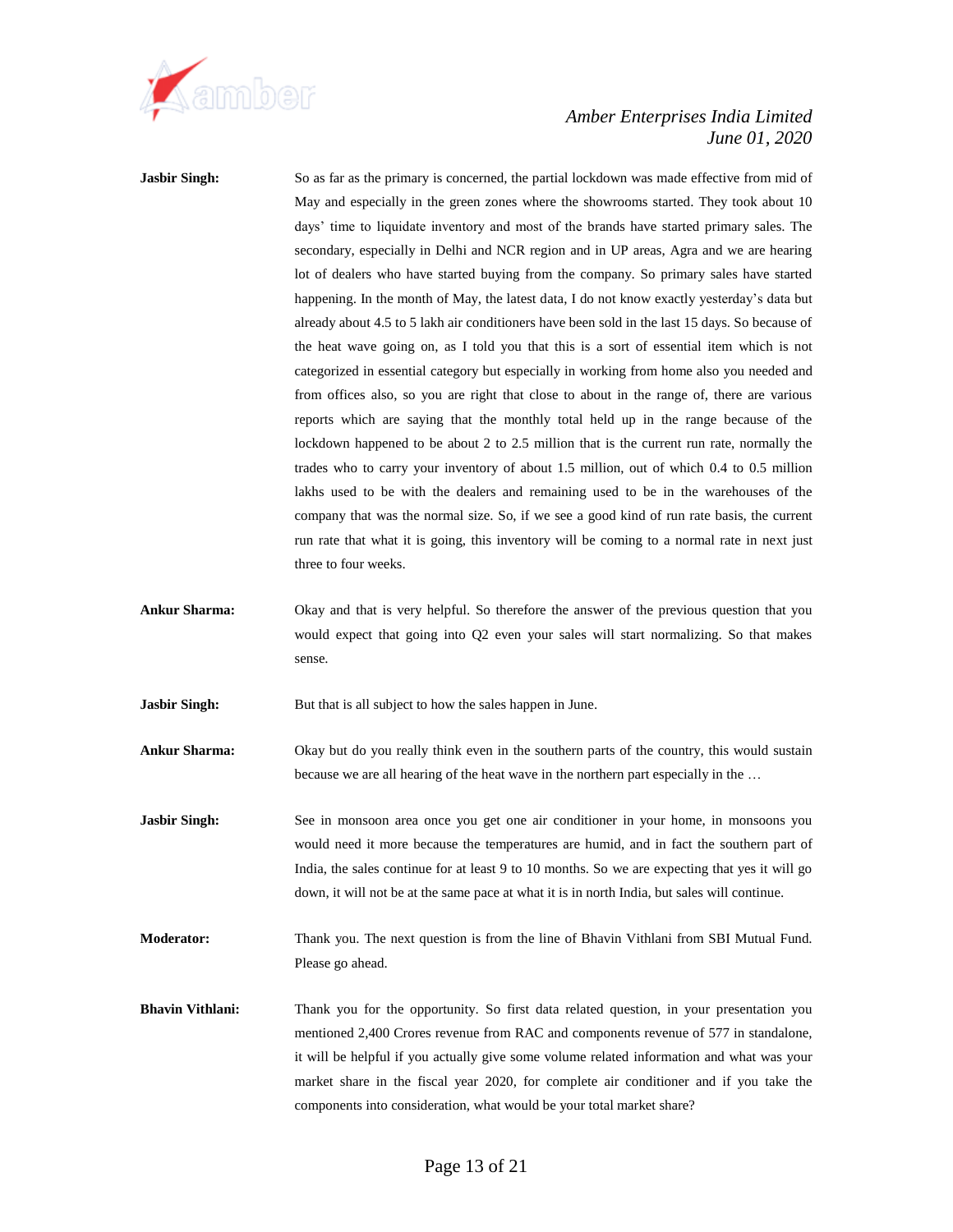

- **Jasbir Singh:** So basically this 2425 Crores of RAC business was at 1741 in FY2019. So, there is a jump of 39% there and as we told the volumes already that from 2.1 million we have already crossed 3 million this year, so there is a 43% jump in the volumes. In component space, there is a 52% jump from 1011 crs to 1538 crs. So, in component actually giving a volume, does not make sense because the different kind of components are there, number of PCBs, sheet metal, plastic parts, motors, heat exchanges. So, in that volume does not make a value which will matter.
- **Bhavin Vithlani:** And what would be your market share in India?
- **Jasbir Singh:** Well we have now touched to close to about 22% market share of the room air conditioner manufacturing part because we are not a brand but as far as complete market goes, we are there and we are almost about 55% plus in the ODM category of product, which are outsourced market.
- **Bhavin Vithlani:** Understood. Second question is could you talk about competition. Have you seen any newer competition coming up? You mentioned your market share is very strong at 55%. How do you see that playing up?
- **Jasbir Singh:** No. We have not seen any new competition coming up, yes you rightly said that it went into a different thing. But as far as Amber is concerned, we have not seen any big competition, which is coming up at the moment and because of post COVID situation, I do not think so that we will see it for another one year or two years' time and with local production happening and especially the vocal for local campaign will certainly help companies like us in India.
- **Moderator:** Thank you. The next question is from the line of Ravi Swaminathan from Spark Capital. Please go ahead.
- **Ravi Swaminathan:** Hi Sir. Thanks for taking my question. Just wanted to know the opportunity from exports perspective given the anti-China sentiment which is there. Have you started seeing enquiries from other countries for room air conditioners?
- **Jasbir Singh:** So in the first week of February, we first time participated in the biggest air conditioning show in US and the prime reason of us participating was to sense the market there and to understand the products because US markets have a different kind of products, they do not run the similar splits or windows what we have there is the specialty type and we were positively surprised by the response we got from lot of companies. Even in the pre-COVID situation, also were planning for China plus one strategy. Now post-COVID they have strengthened their decision and they are also talking to us. So, we have got a prototype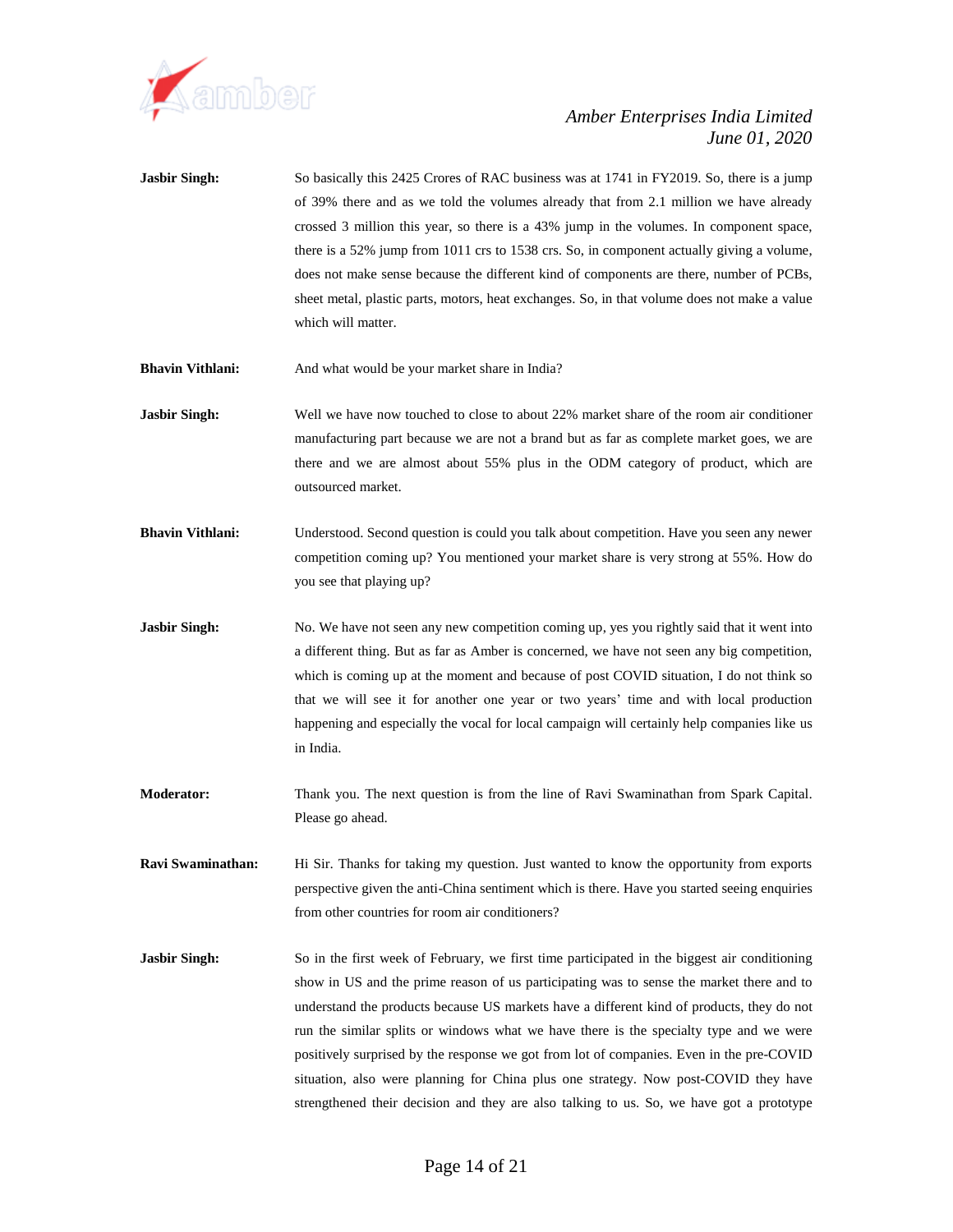

order for some new type of development, which we are doing and as I explained you earlier that already the shipments of motors have started going to US markets and there are increased demand from US markets. So, US itself imports about 2 Crores air conditioners annually from China and Thailand. So that is one big opportunity which is in the finished goods category. And for the products, which are being manufactured in US markets and European markets, the majority of them were buying components from China. So, as this China plus one strategy plays well definitely we will be in a right spot to address that opportunity.

- **Ravi Swaminathan:** Okay but do you see this as a material revenue more for you over a four to five year period, I mean exports?
- **Jasbir Singh:** On a long run yes there are still disability factors because of Make in India due to certain reasons which we have already deliberated to our government and in case there is some kind of support given by government definitely this can be leveraged quickly, but as you rightly said that in four to five years' time, yes we are targeting to have exports as a significant contributor.
- **Moderator:** Thank you. The next question is from the line of Jeetu Panjabi from EM Capital Advisors. Please go ahead.
- **Jeetu Panjabi:** Thanks, Jasbir. I think you have great performance in the environment. I have one bigger question, when you kind of look at the next six to nine months, so next six to 12 months, what would you as a team do differently relative to what you are doing in the past on multiple accounts on the customer account, on the operational account and on the finical side?
- **Jasbir Singh:** See there are very different kind of a measures which we have taken as far as we are speeding up our R&D activities for bringing up the products which we were not offering to our customers earlier so that is one part which we are doing like we are bringing up cassette air conditioners which was not into our portfolio where there were other small window air conditioners which were not into our portfolio, there was smaller tonnages of air conditioners, this is on one part. Secondly we are really driving a smart air conditioner drive to give our customers where it is like a connected device embedded with the artificial intelligence on it where you can talk to your machine and also you can map it with the Google maps and start your machines wherever and whenever required. So, these kinds of unique solutions we are offering to our customers. In all room air conditioner as well as in railways also, lot of data production mechanism were being embedded in the railway side. On the financial side, certainly there are lot of things which are happening, I have explained we have already taken some salary cuts, everybody is contributing towards that but not only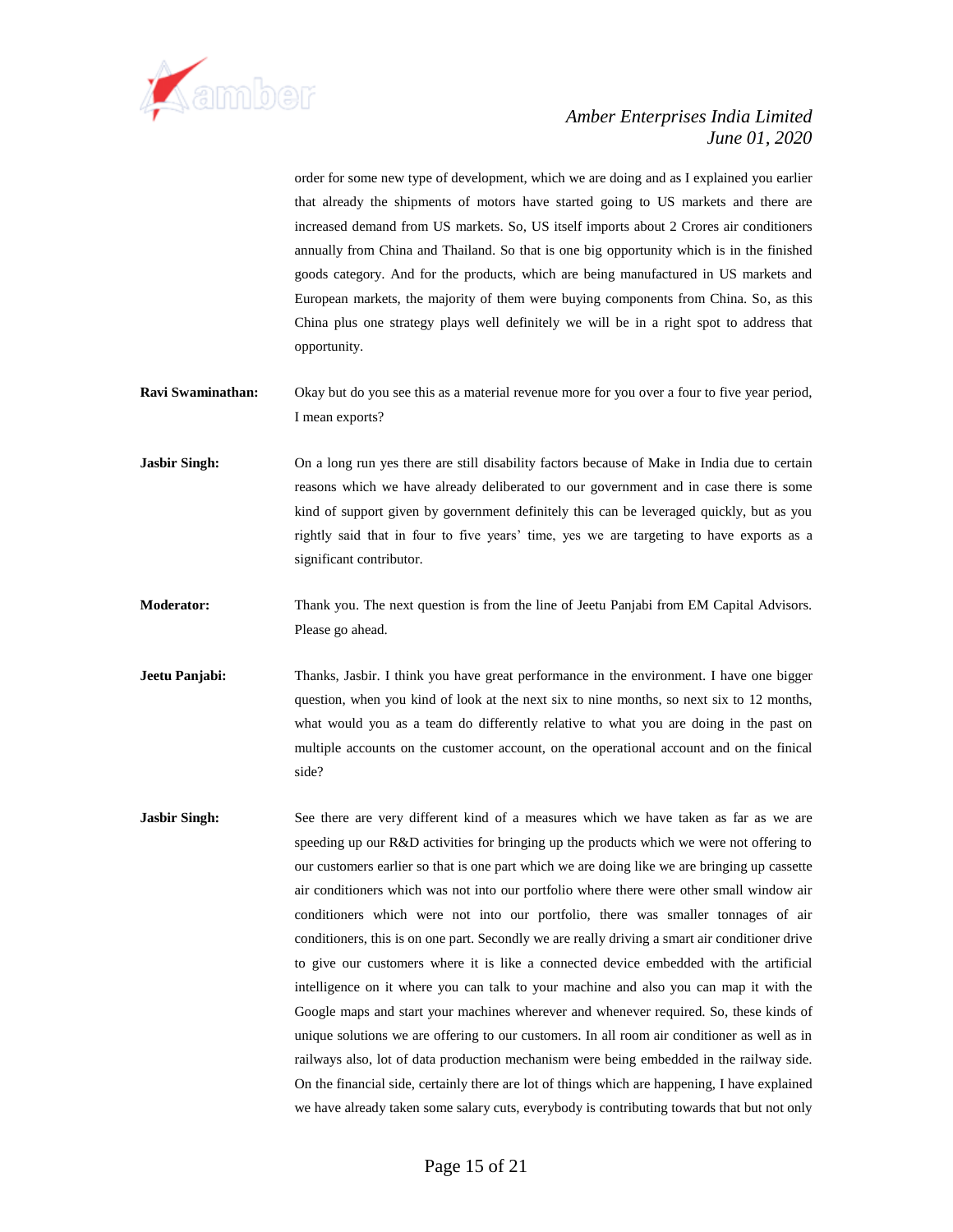

that on a longer term, there is a big drive on curtailing down the expenses and monitoring on the fixed costs is more serious now as compared to last couple of years. So our SLE 50 drive has now been very aggressive where we are bringing in every penny which is on the inefficiency side we are monitoring that on this and then on the raw material side also we are doing lot of things along with our R&D to map up the bill of material, the innovative way where we can bring efficiencies level. So, team is working on cost innovation sides from productivity point of view from all other parameters like maintenance point of view, HR point of view, purchase point of view, everywhere the teams are working.

- **Jeetu Panjabi:** Okay. So, the second question is in your path for normalization, do you think you will be back to 80% to 90% level by the end of this year, and two what would be the two most difficult challenges in this path to normalization?
- **Jasbir Singh:** So it all depends on the demand as I earlier said that, it is a big kind of realm of speculation which you are living in, but looking into the potential of air conditioners segment, and the pent-up demand which we are seeing initially, we should be hitting that number as you rightly said of 80% to 90% number and the challenges will be definitely, there will be challenges, small challenges, right now we are, in the short term, challenges will be different and the long term challenges will be different. Short terms there are challenges of like in some factories there is a demand but because of the government regulations we are unable to get complete 100% manpower back to our factories, so we are still restricted to continue with that. So as moving forward in two to three months' time, I think that will get normalized. So those challenges will get over. The bigger challenge I also see is the dollar fluctuation. So, we need to be very focused on what way the dollar goes because still there is lot of imports which are happening in air conditioners. So, these are the two things which we are looking at and now from June and July months. Luckily we are entering into the off peak seasons. So we do not see any labor challenges because of that because normally off peak season in uptick season which have slow kind of a demand from that prospective.
- **Jeetu Panjabi:** Okay. It is very useful. Thanks Jasbir. Take care.

**Moderator:** Thank you. The next question is from the line of Anshuman Deb from ICICI Securities. Please go ahead.

**Anshuman Deb:** Good morning Sir and thanks for the opportunity. I had question regarding working capital, so in our last two to three years, which I see, our working capital increased from 29 days to 50 plus days and now we have again gone back to 37. So, if you could give us some color on what could be the sustainable working capital and because we are high quality customers so what are the risks to working capital if any?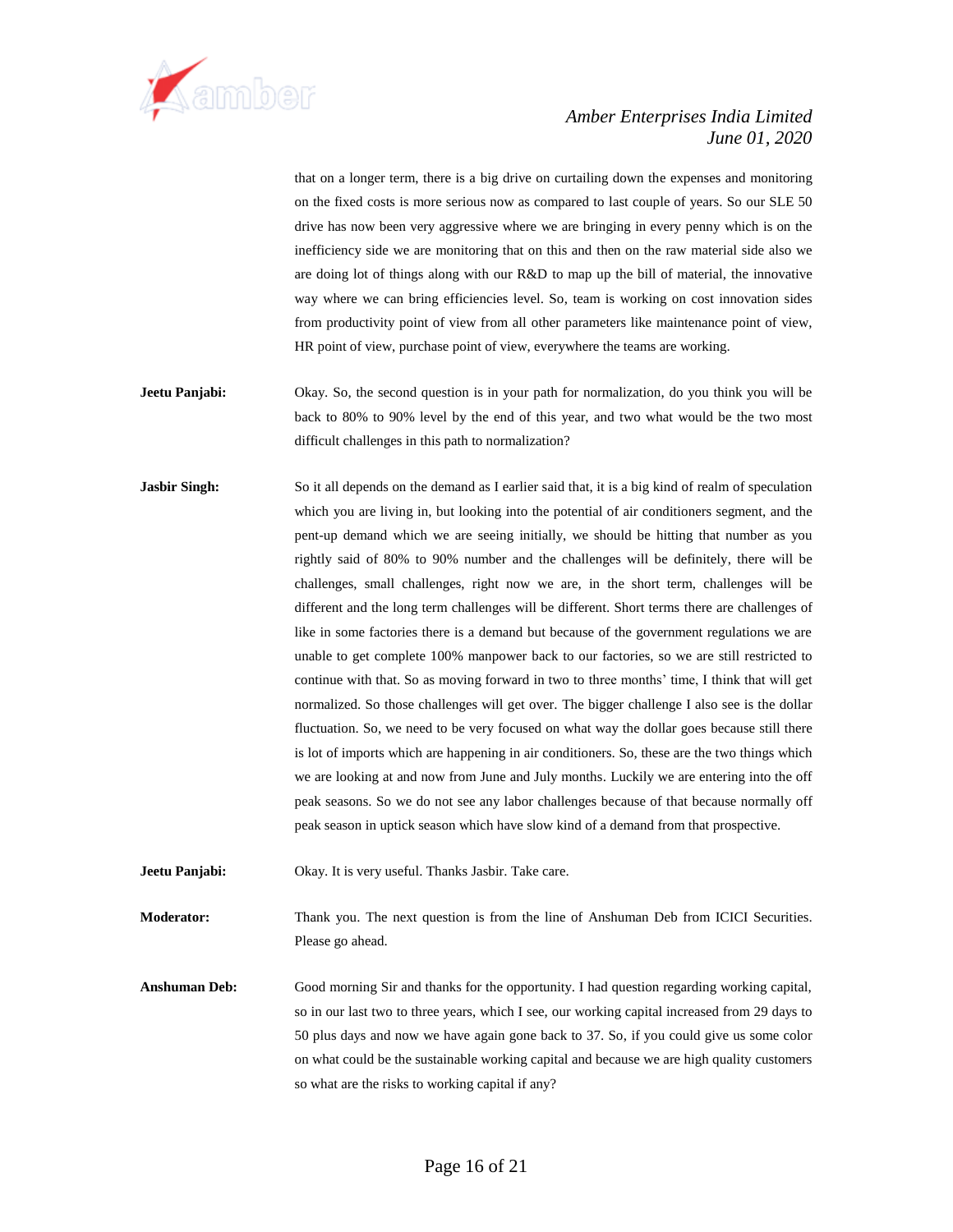

- **Jasbir Singh:** So working capital days generally as I have been stating earlier also that it is basically in the sustainable levels in the range of 35 to 40. These are the sustainable levels of working capital, but in case the imported component category shifts to India, then definitely this number will change. This number can go down to below 30 also. So that is not happening in near term, maybe in midterm, in two to three years' time, yes, definitely once the shifting starts, then we will not need to carry that inventories which you normally carry. So those numbers will shift. So in short term the sustainability levels should be 35 to 40. In midterm, it can go to below 30 levels.
- **Anshuman Deb:** Okay and Sir one question is regarding our tax rate. So as we understand in FY2021, tax rate will be somewhere around 30% because our subsidiaries would be at 25 and standalone would be at 35. Is it a right understanding?
- **Jasbir Singh:** Yes.
- **Anshuman Deb:** Okay. Thank you Sir.

**Moderator:** Thank you. The next question is from the line of Amber Singhania from AMSEC. Please go ahead.

- **Amber Singhania:** Hi Sir. Thanks for taking my question. Just two questions from my side. One on the manufacturing efficiency side, where do we stand as a country vis-a-vis Chinese manufactures. I wanted to understand despite the increased import duty, how are we placed in terms of Chinese competition in India and second question is if you can give some idea what is our total capacity, what is our utilization and on the best case basis what number one can reach in terms of utilization?
- **Jasbir Singh:** So as far as the manufacturing efficiency is concerned because the China has a great scale advantage which they have achieved in the last 25 to 30 years. So, India market is almost 7 million today vis-a-vis China manufactures about 110 million. So, there is a big gap there and generally it is bigger companies, which are making in good volumes. But in terms of we have already protection of 20% import duties. So components and the finished goods in which certain scale has achieved like window air conditioners have stopped coming from China, even before custom duty increased, it stopped coming because the scale was there and we are still competitive in window air conditioner by close to about 7% to 8%. In outdoor units, India has become competitive. Indoor is one place where we still need to be competitive. In some models, we have achieved that. In some models, we yet to achieve. As the scale is moving up, as we will cross 10 million mark from 7 we will be more competitive and then 20 million definitely will be as par with Chinese in all terms.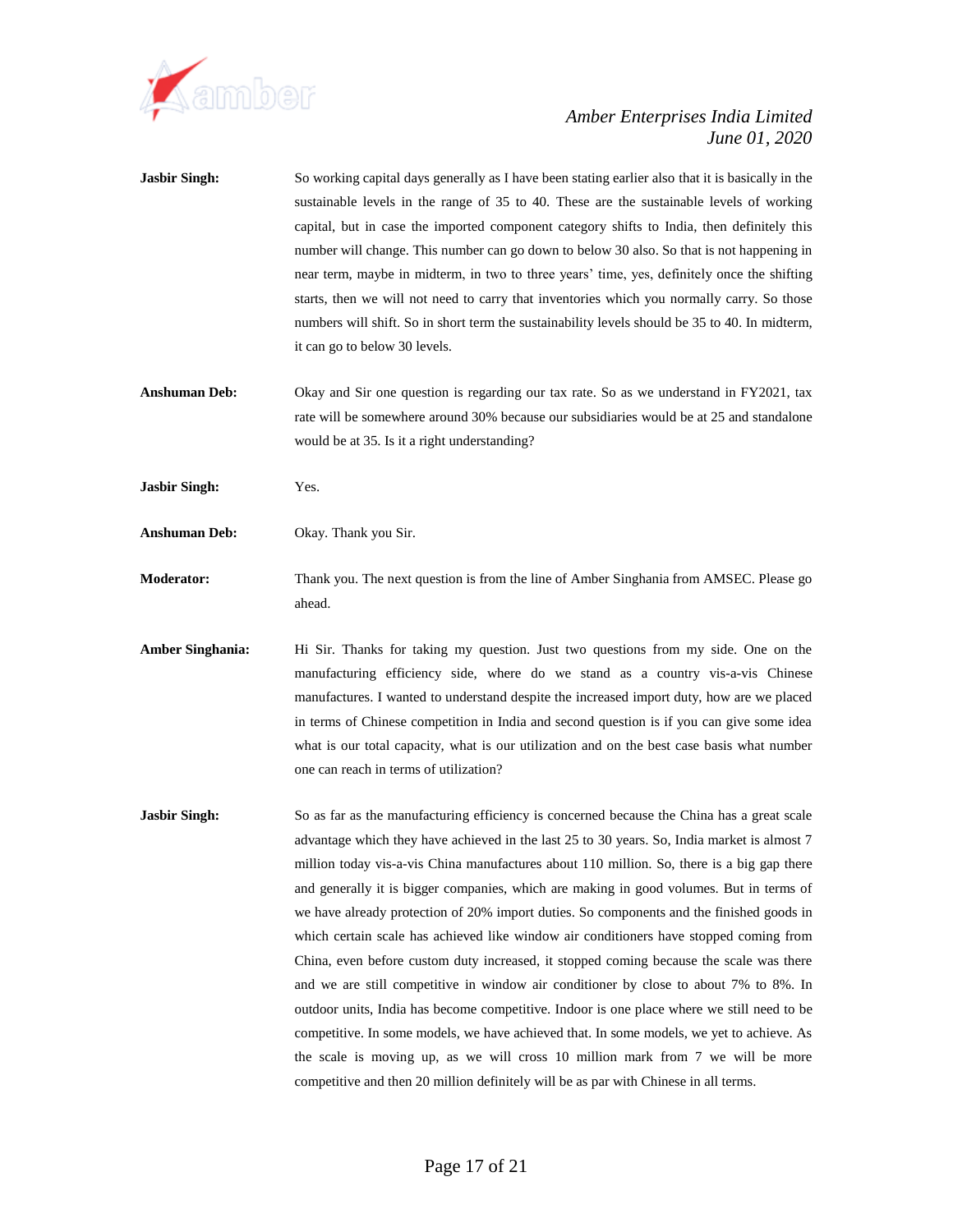

**Amber Singhania:** Okay and in terms of capacity utilizations?

**Jasbir Singh:** So there are two ways to look at it, one is from component side of view and then finished goods side of view. Finished goods, we generally operate on a yearly basis, if I see our capacity utilizations are almost 55% because of the seasonality part. But if you see on the peak season months, maybe March or April or May, we will be sitting at about 80 to 85%. But having said that in capacity expansion in the assembly lines is not a very big capex, so it is a small capex which are required and you can also run second shifts, which generally is not done in the industry. Whenever required, you can do night shifts also. That is one point. On the capacities of the components, we have different capacities at different components level, like in electronics, we have 75% capacity utilization. In motors, we are right now running at about 67% capacity utilizations. In sheet metal, we are almost about 75% to 80% and in heat exchanges, in the peak months we will be at about 85% but in off peak months, we are about 40 to 50%. So these are different capacity index.

- **Amber Singhania:** Great. Sir just wanted to understand on that part that do we need to put any capex as we have done in the past couple of years, do we continue to need to put capex to this capacity or we can leverage these capacities and improve our return significantly from here. What is the scope there?
- **Jasbir Singh:** There are three components in the capex. One is the maintenance capex. We have 15 plants. So you can consider about 2 to 2.5 Crores per plant is the maintenance capex. Then in the R&D and product development is another 25 to 30 Crores which we do not want to slow it down. So these are the two capex or two components. The third component is the additional new lines or new customers or maybe new component sector or additional capacity expansion in the particular component sector which comes into. So there are many opportunities, which are right now coming in sometimes for the new line of business like we were not making indoors earlier, we started indoor only 1.5 ton then we get indoor into 2 ton capacities. So those kinds of capexes you have to do on the yearly basis as we are progressing forward to make your product basket stronger as compared to others.

**Moderator:** Thank you. The next question is from the line of Shrinidhi Karlekar from HSBC. Please go ahead.

- **Shrinidhi Karlekar:** Hi. Thanks for the opportunity and congratulations on good set of numbers. Sir we were working on this inverter controller ODM model, I just want to understand the status on that and how far we are from offering ODM inverter controller to the customers?
- **Jasbir Singh:** So in ODM control model, we actually did a joint development program with Infineon which is one of the largest chip manufacturing companies in Germany. The common R&D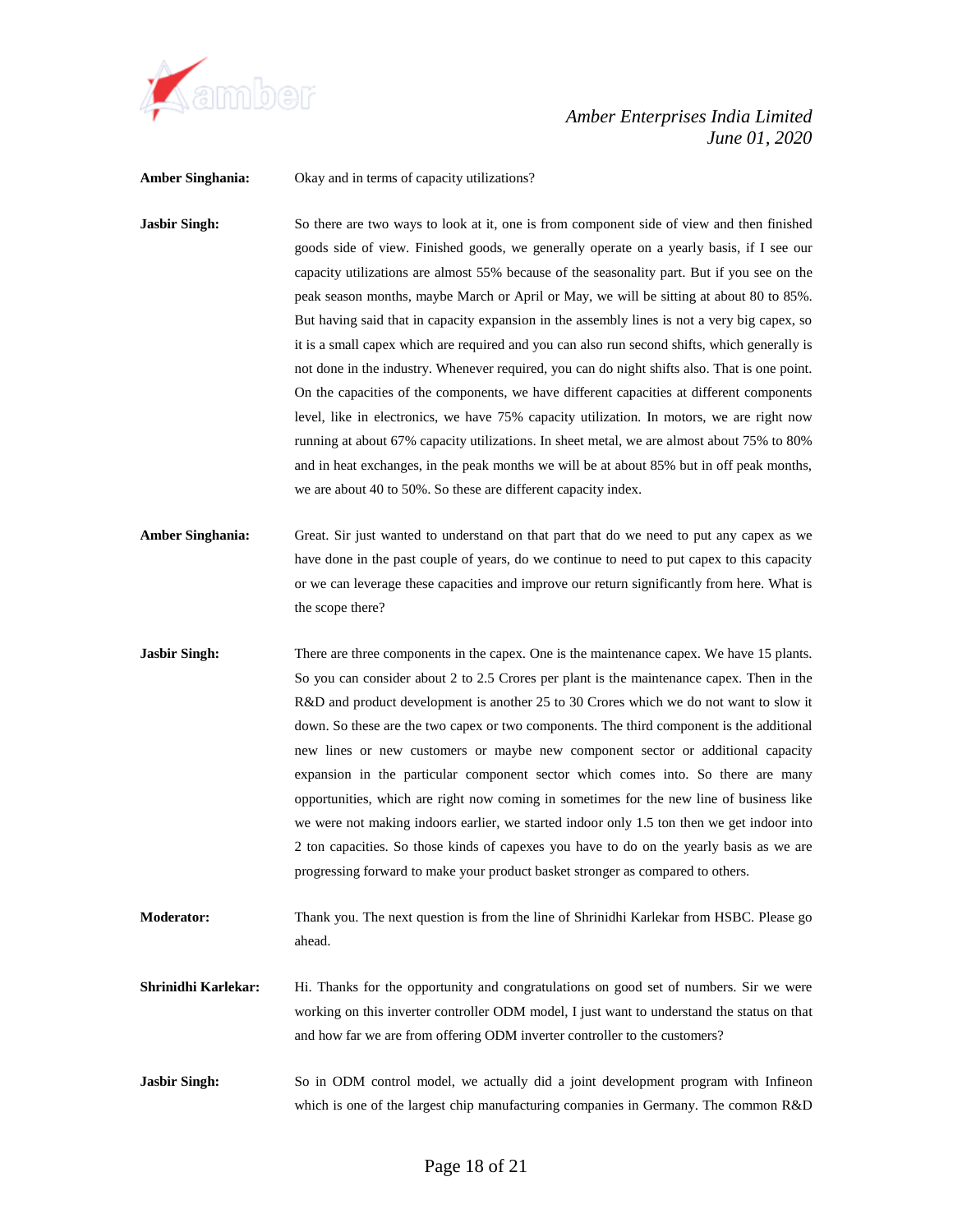

resources were pooled down with both the companies and the product is now ready. We have offered it to some of the customers who have tested it in the reliability and they have right now given us some initial orders. So we expect now that designed in India, made for India, product is ready and now we have got about four customers which have given us orders for inverter PCB broads. Another four more new customers are in pipeline which will be covered, because of pandemic, the reliability cycle little bit got extended because we could not send some samples and all, but now we have sent it recently so those reliability will resume and I expect that by November or December those new four customers will also come. So, with the eight new customers, we have seen this inverter PCB board at least moving forward in the next two to three years' time about 500 to 600 Crores additional opportunity apart from what we are doing right now.

- **Shrinidhi Karlekar:** Right Sir and on PICL, if I heard currently, you said margins are above 6%, in your assessment, are those kinds of trade level margins or is there a significant scope to get those to more of a 10% of level?
- **Jasbir Singh:** No. See PICL has actually used to have 7% to 8% of margin, then it fell down because PICL used to export its motors to middle East, then middle East crisis happened, so we quickly shifted to domestic markets and we produced new development, we did new development for domestic markets and now back on track. So we are now about 90% of domestic market and 10% exports. Earlier it used to be 50:50. So the maintainable margins for PICL are in the range of 7 to 8%, which will be come back by next year. I mean not this year of course this is different year but we have started moving ahead and I think the next financial year we should get the number of 7 to 8%.
- **Moderator:** Thank you. The next question is from the line of Ashwani Kumar from Nippon India Mutual Fund. Please go ahead.
- **Ashwani Kumar:** Good afternoon Sir. I just wanted to ask you in any of the components, is the spare and service market also open for you and are you addressing it any fashion?
- **Jasbir Singh:** No. Actually spare and service, one I would like to put it this way that we manufactured very good quality air conditioners. So, it is hardly any requirement on the spare side. But yes generally spare and services basically controlled by the brands themselves. So, it is a profit center for them. There are very small number of motors or heat exchanges, which go in the spare market through brands, but that is very, very small number. It is not a very big number.
- Ashwani Kumar: In case of railways also, would there be any such opportunity of spares year?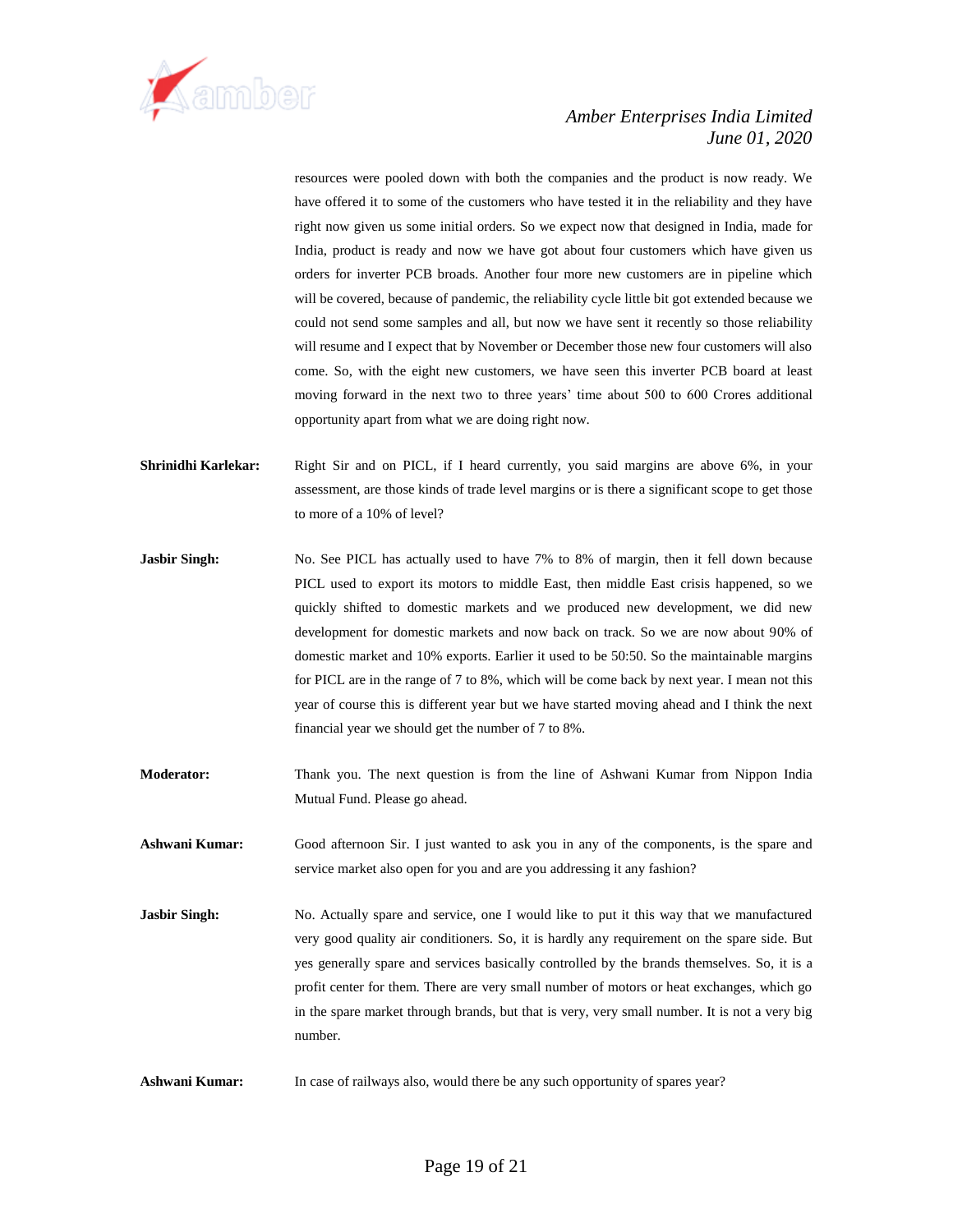

- **Jasbir Singh:** In railways, we have a very strong business of AMC, annual maintenance contracts. Railway, we do close to about 25 to 30 Crores of business of annual maintenance contracts for all the railway zones, all in India. So, we have about close to nearly about 450 to 500 people spread across in India on almost each station to service the railways for air conditioners on the roof mounted air conditioners on the railways.
- **Ashwani Kumar:** Sure Sir. Thank you very much.
- **Moderator:** Thank you. Due to time constrains, we will take the last question from Praveen from Edelweiss. Please go ahead.
- **Praveen:** Thank you for taking my question. So, I have two queries. So one in this challenging time, do you expect your debt level to increase from the current level?
- **Jasbir Singh:** Yes. I think because we have some customers who have delayed the payments and we have import obligations to take care. Though our creditors, the suppliers from import side have extended some credit to us, but that will not be sufficient because some letter of credits have to be honored and as we move on when will be opening up, definitely the debt levels will go up at least in quarter one and quarter two but then it will start coming back once the normalcy comes back.
- **Praveen:** Next question related to which you were emphasizing on the R&D spending and the R&D speeding up. So can you give any color on when you are expecting to enter in the compressor business as well?
- **Jasbir Singh:** Well compressor business right now is not on ground for us, we do keep on evaluating, it has to be completely feasible for us. But we are looking into expanding our horizons on the electronic component side, on more motors like we were not present in BLDC motors. So we will be setting up expansion line on BLDC motors and also on a new range of products, where we want to bring new component categories which we were not into. So yes there are lot of opportunities on the components but right now on the compressors, we are still evaluating. So currently in a short term, I do not think so we will be entering into compressors.
- **Praveen:** Okay. Thank you Sir. All the best.

**Moderator:** Thank you. I now hand the conference over to Mr. Jasbir Singh for closing comments.

**Jasbir Singh:** So we believe that business will once again emerge as they were in pre-COVID times and demand will normalize over a period of time as we move ahead with the growth